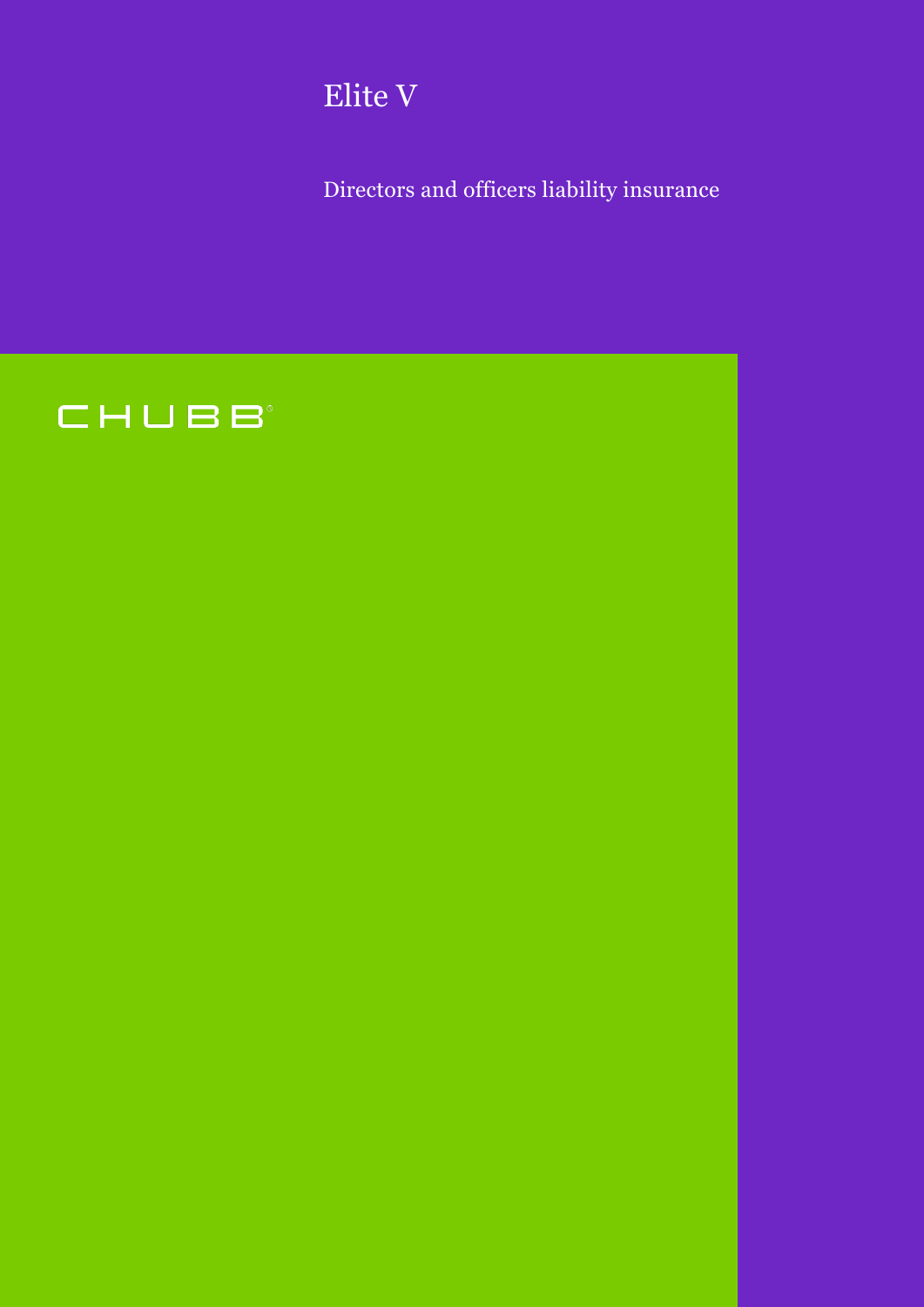# **Important Notice**

**These insurance terms and conditions are an integral part of your insurance policy. Please read it carefully to ensure that it is in accordance with your requirements and that you understand its terms and conditions. Please contact your insurance intermediary immediately if any correction is necessary.**

# Directors and Officers Liability Insurance

Relationship of the **Insurer**, the **Policyholder** and the **Insured** in connection directors and officers liability insurance is governed by the **Insurance Policy** and by this policy that represents its integral part.

Please, read the **Insurance Policy** carefully, above all the provisions that may restrict the insurance coverage.

Words and phrases that appear in **bold** print in these terms and conditions have special meanings defined in Article 3. Definitions.

# 1. Insuring Agreement - Insurance Risk, Insured Event

This insurance covers legal liability of the **Insured** for **Loss** in respect of execution of the office as further specified in this policy and in the **Insurance Policy**.

For the purpose of this insurance, the insured event means arising of a **Claim** or beginning of an **Investigation** against the **Insured Person** or arising of a **Securities Claim** against the **Company**, first made during the **Policy Period** or the **Discovery Period** (if applicable).

If an insured event occurs, the **Insurer** will pay:

- A. on behalf of the **Insured Person** all **Loss** resulting from a **Claim** first made during the **Policy Period** against an **Insured Person** except where the **Company** has indemnified such **Loss**;
- B. on behalf of the **Company** all **Loss** resulting from a **Claim** first made during the **Policy Period** against an **Insured Person** where the **Company** has indemnified or agreed to indemnify such **Loss**;
- C. on behalf of the **Company** all **Loss** resulting from a **Securities Claim** first made during the **Policy Period**;
- D. on behalf of the **Insured Person** all **Legal Representation Expenses** in respect of an **Investigation** and all such **Legal Representation Expenses** indemnified by the **Company**.

This insurance is concluded as insurance against loss.

# 2. Extensions

Provisions of other parts of this insurance policy also apply to the insurance cover under the extensions below.

# 2.1 **Preservation of Side A Limit**

In the event the **Insurer** pays **Loss** under Insuring Agreements 1.A, 1.B or 1.C, the **Limit of Liability** shall be reinstated in respect of Insuring Agreement 1.A only, by an amount equal to such payment, subject to the **Limit of Liability** and the terms and conditions, in the maximum amount the original Limit of Liability.

#### 2.2 **Additional Excess Limit for Directors**

The **Insurer** will pay to or on behalf of each **Director** of the **Company**, **Non-Indemnifiable Loss** up to the Individual Additional Excess Limit in Item 4 of the **Insurance Policy**, whether in respect of **Claims** or **Investigations** forming part of a **Single Claim** or otherwise, provided that:

- a. the Limit of Liability;
- b. any other directors and officers liability policy which covers any part of that Loss; and
- c. all other indemnification available to any director

have been exhausted.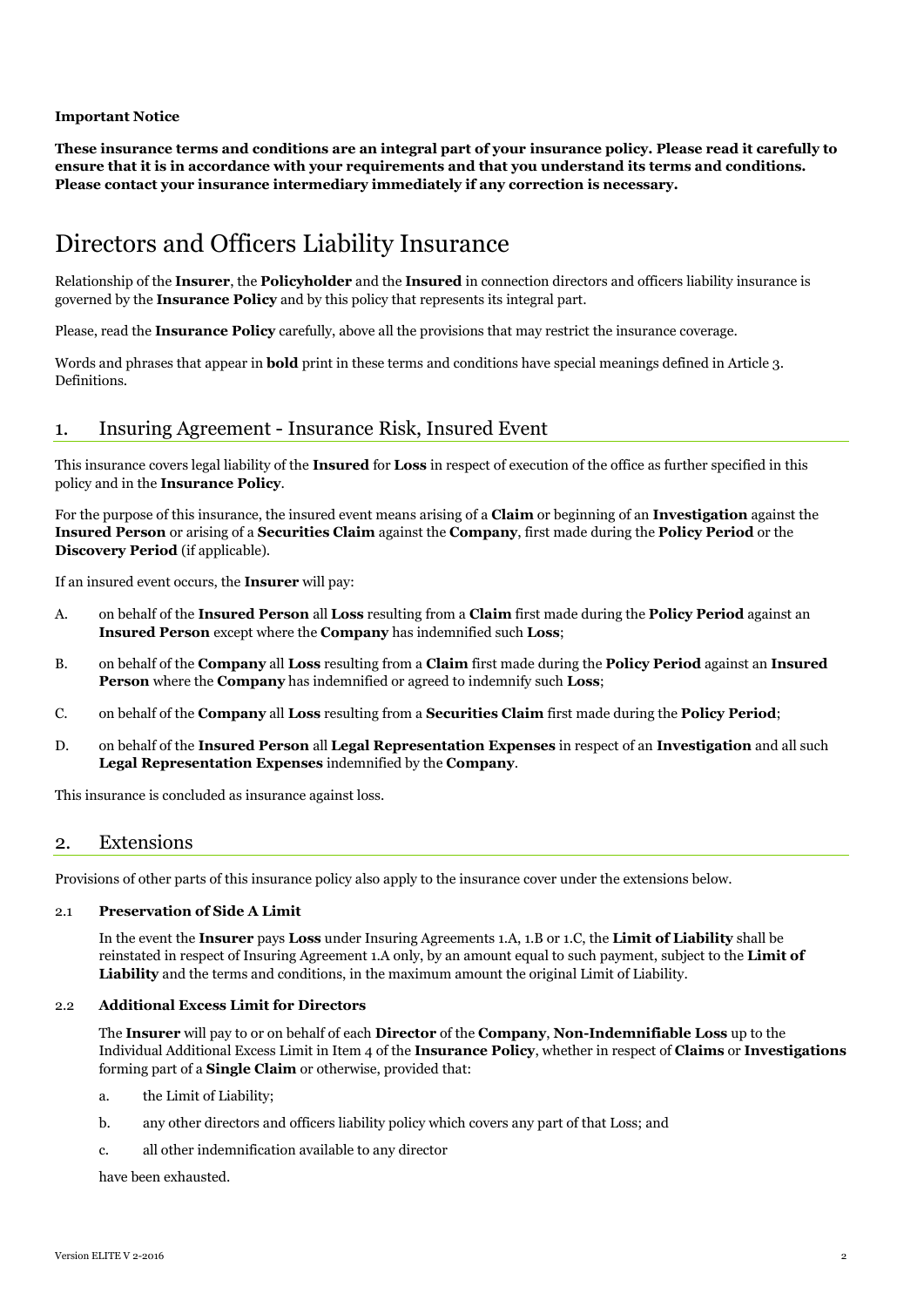The Individual Additional Excess Limit in Item 4 of the **Insurance Policy** is in addition to the Aggregate **Limit of Liability** in Item 3 of the **Insurance Policy**.

The Aggregate **Limit of Liability** in Item 3 of the **Insurance Policy** is the **Insurer's** maximum aggregate liability for all **Loss** under this Extension for all directors irrespective of the number of claims under the **Insurance Policy**, the amount claimed or the number of directors who claim.

This Extension shall not apply to a reinstated **Limit of Liability** under Extension 2.1.

# 2.3 **Subsidiaries**

- i. If during the **Policy Period** the **Company** acquires an entity so that it becomes a **Subsidiary** that:
	- a. has total assets less than the Acquisition Limit referred to in Item 12 of the **Insurance Policy**; and
	- b. has no listing of its **Securities** in the United States of America;

then this Policy shall automatically extend to include such **Subsidiary** without notice to the **Insurer** or additional premium being payable, but only in respect of **Wrongful Acts** or conduct after such entity becomes a **Subsidiary**.

- ii. For the purpose of this Extension 2.3, listing of equity pursuant to Rule 144A of the Securities Act 1933 shall not constitute a public listing of **Securities** traded on any exchange in the United States of America.
- iii. Any **Subsidiary** acquired during the **Policy Period** and not covered in item (i) above shall automatically be covered under the **Insurance Policy** for a period of 60 days from the date of acquisition. With the written agreement of the **Insurer** and subject to any additional premium, amended terms and conditions, the **Insurance Policy** may be extended to include such **Subsidiary** beyond 60 days, but only in respect of **Wrongful Acts** or conduct after such entity becomes a **Subsidiary**.
- iv. If the **Company** effects a sale or dissolution of a **Subsidiary** either prior to or during the **Policy Period**, this Policy shall continue to include such **Subsidiary** but only for **Wrongful Acts** or conduct prior to the effective date of sale or dissolution.
- v. The **Insurer** shall only be liable for **Loss** in respect of **Wrongful Acts** or conduct whilst an entity is a **Subsidiary**. The **Insurer** may extend this Policy to include **Claims** for **Wrongful Acts** by the **Directors**, **Officers** or **Employees** of an acquired **Subsidiary** prior to the time which such entity became a **Subsidiary**. Such extension is subject to additional terms, conditions, and premium as the **Insurer** may require.

# 2.4 **Emergency Costs and Expenses**

If it is not possible for the **Insured Person** to obtain the **Insurer's** prior written consent to the incurring of **Defence Costs**, **Legal Representation Expenses**, **Bail Bond Costs**, **Public Relations Expenses**, **Crisis Costs** and **Pre-Investigation Costs** the **Insurer** will waive the requirement for prior written consent, as long as the **Insurer's** consent is sought within fourteen days of the first of such costs being incurred.

#### 2.5 **Retired Director or Officer Cover**

Provided the **Insurance Policy** is not renewed or replaced with any other policy affording Directors and Officers liability cover or where on renewal the policy no longer provides cover for **Retired Directors or Officers**, then the **Insurance Policy** shall be extended to cover any **Retired Directors or Officers** for an unlimited period following its expiry date, in respect of **Claims** made or **Investigations** commenced against such persons, but only in respect of **Wrongful Acts** or conduct prior to them ceasing to act as an **Insured Person**.

This extension shall not apply to any **Retired Director or Officer** who ceased to act in the capacity of a **Director or Officer** by reason of a **Transaction** or due to the insolvency of the **Policyholder**.

#### 2.6 **Takeovers and Mergers Run-off**

In the event of a **Transaction** taking place, the **Insurer** may extend this Policy to include **Claims** first made or **Investigations** first commenced against an **Insured Person** within a period of 72 months from the expiry date of the **Policy Period**. Such extension is subject to additional terms, conditions, and premium as the **Insurer** may require.

#### 2.7 **Outside Directorship**

i. The **Insurance Policy** shall extend to include a natural person who at the specific request of the **Company** is a statutory body or its member, proxy, member of supervisory body or equivalent of any **Outside Entity** in their capacity as such.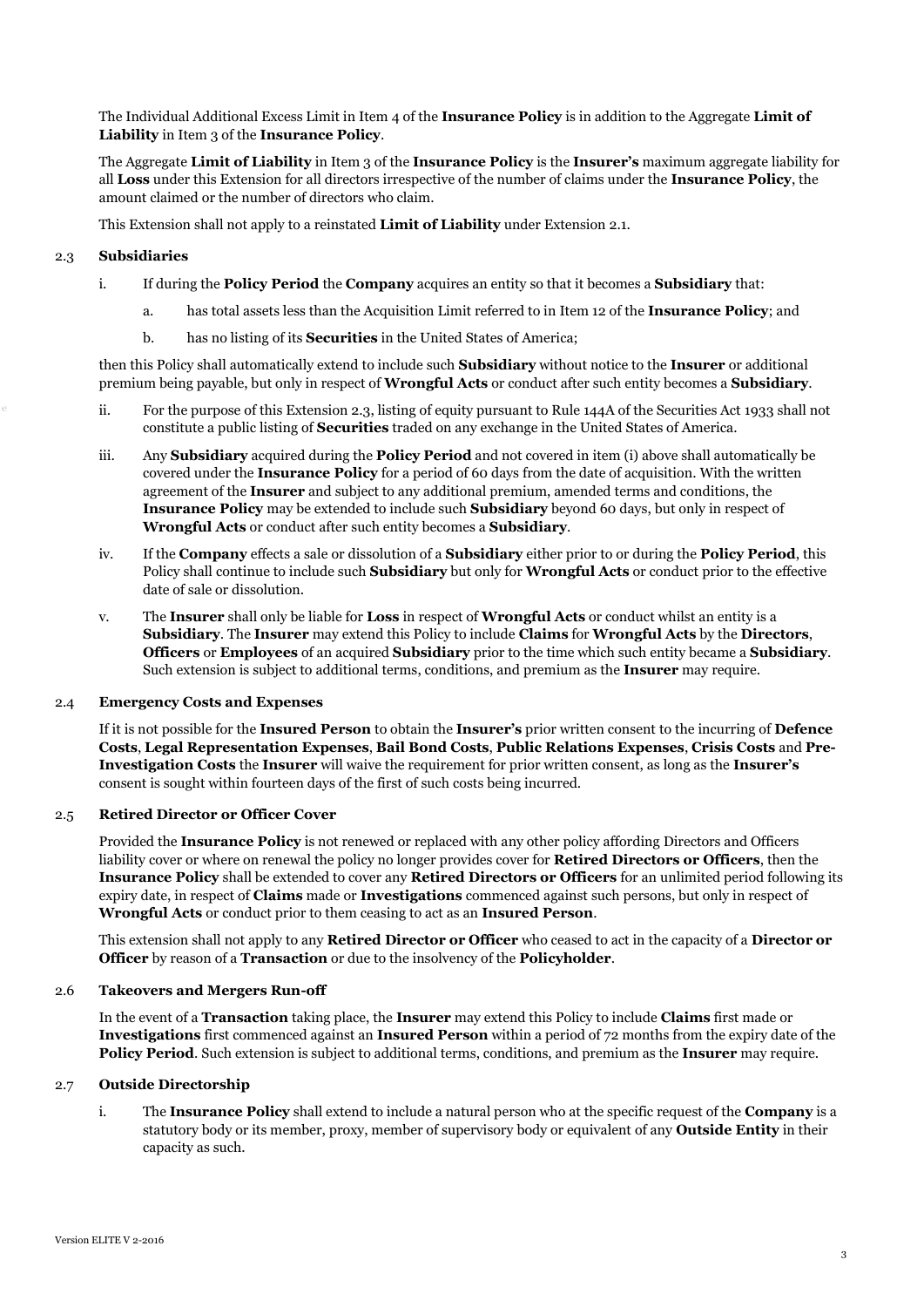- ii. Cover under this Extension shall be excess of any indemnification provided by the **Outside Entity** and any valid and collectible directors and officers liability insurance where such payment is made in respect of the **Outside Entity**.
- iii. If the **Outside Entity's** directors and officers liability insurance is provided by the **Insurer** or any member of the Chubb group of companies, then the total aggregate amount of available cover for **Loss** under this Extension shall be reduced by the amount paid to the **Outside Entity** or any **Insured Person** under such policy.

#### 2.8 **Management Buy-outs**

In the event of an entity ceasing to be a **Subsidiary** as a result of a buy-out by existing management the **Insurer** agrees to maintain this Policy in respect of such entity for a period of 30 days from the date of the buy-out for **Wrongful Acts** or conduct subsequent to the buy-out. This Extension shall not apply in circumstances where there is other insurance in force which provides cover in respect of such **Wrongful Acts** or conduct.

# 2.9 **Statutory guarantee for the obligations of the company**

The insurance is extended to include any statutory guarantee of the **Insured Person** in accordance with Section 159(3) of the **Civil Code** and in compliance with Section 62 and 68 of the **Act on Corporations**.

# 2.10 **Bail Bond Costs, Crisis Costs, Public Relations Expenses & Reputation Protection Expenses**

The **Insurance Policy** covers, as **Loss**:

- i. **Bail Bond Costs;**
- ii. **Crisis Costs;**
- iii. **Public Relations Expenses;** or
- iv. **Reputation Protection Expenses.**

# 2.11 **Extradition Proceedings**

The **Insurance Policy** covers, as **Loss**:

- i. **Defence Costs;**
- ii. **Bail Bond Costs;**
- iii. **Crisis Costs;**
- iv. **Public Relations Expenses;**
- v. **Reputation Protection Expenses;** or
- vi. **Overseas Travelling Costs;**

in relation to an **Extradition Proceeding**.

#### 2.12 **Prosecution Costs**

The **Insurance Policy** covers, as **Loss**, **Prosecution Costs** arising from a **Claim** or **Investigation**

# 2.13 **Civil Fines and Penalties**

The **Insurance Policy** covers, as **Loss**, civil fines and penalties imposed by law as a result of a **Claim** or **Investigation**, unless impermissible or uninsurable under applicable laws.

#### 2.14 **Occupational Health and Safety**

Notwithstanding Exclusion 4.6 the **Insurance Policy** covers, as **Loss**, all **Defence Costs** of an **Insured Person** and **Legal Representation Expenses** arising from any **Claim** or **Investigation** alleging involuntary manslaughter, constructive manslaughter or gross negligence manslaughter or a breach of the UK Health and Safety at Work Act 1974 legislation or any similar legislation in any other jurisdiction.

#### 2.15 **Deprivation of Assets**

The **Insurance Policy** covers, as **Loss**, **Deprivation of Assets Expenses** arising from a **Claim** or **Investigation**. The sub-limit of liability under this Extension shall not exceed CZK 4.000.000 per **Insured Person**. The **Insurer's** maximum aggregate liability for cover under this Extension shall not exceed CZK 15.000.000 irrespective of the number of claims under this Policy, the amount claimed or the number of **Insureds** who claim.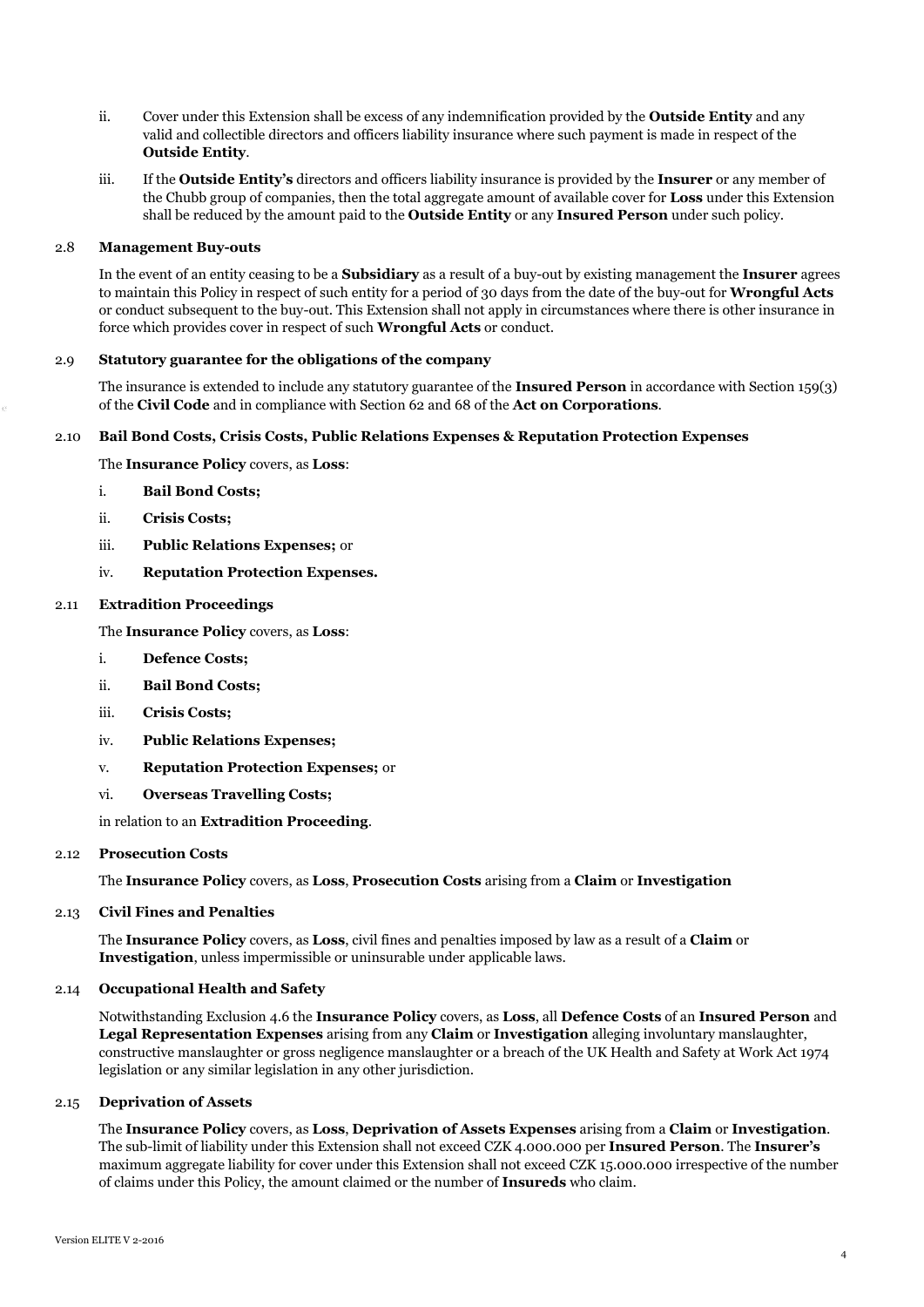#### 2.16 **Pre-Investigation Costs**

The **Insurance Policy** covers, as **Loss**, the reasonable and necessary fees, costs and expenses of **an Insured Person** (but not including any remuneration, cost of their time or costs or overheads of any **Company**) incurred directly with respect to:

#### i. any **Pre-Investigation**; and

ii. preparing any written notice or reports to any official body in connection with any **Pre-Investigation**.

#### 2.17 **Foreign Liberalisation**

With respect to **Claims** or **Investigations** solely in a **Foreign Jurisdiction**, the **Insurer** shall apply to such **Claim** or **Investigation** those terms and conditions of the **Foreign Policy** in such **Foreign Jurisdiction** that are more favourable to the **Insured Person** than the terms and conditions of this Policy. However, this clause shall only apply to the Insuring Agreements and Definitions of this Policy and will specifically not apply to any terms or conditions of this Policy in any way relating to limits of liability, sub limits, retentions, other insurance, non-renewal, conduct of proceedings, taxes, claims made and dispute resolution provisions in Section 5. General Conditions, nor anything itemised in the **Insurance Policy** nor any matter contained in an endorsement to the **Insurance Policy**.

# 2.18 **Derivative Investigation Hearing**

The **Insurance Policy** covers, as **Loss**, the **Derivative Investigation Costs** of an **Insured Person**.

# 2.19 **Interpretive Counsel - International Securities Laws**

The term **Defence Costs** expressly includes reasonable costs and expenses incurred by **Insured Persons** for counsel within their home jurisdiction to interpret and apply advice received from counsel in a **Foreign Jurisdiction** in response to any **Securities Claim** in such other jurisdiction.

#### 2.20 **Environmental Violation**

The **Insurance Policy** is extended to pay to or on behalf of an **Insured Person** all **Loss** resulting from an **Environmental Proceeding** up to the additional limit in Item 9 of the **Insurance Policy**, which shall apply in addition to, and not part of the **Limit of Liability**.

The additional limit shall not apply to a reinstated **Limit of Liability** under Extension 2.1.

#### 2.21 **Cyber Privacy and Confidentiality**

The **Insurance Policy** is extended to pay to or on behalf of an **Insured Person** all **Loss** resulting from a **Claim** as a direct result of

- a. any invasion infringement or interference with any right to privacy or of publicity, including any disclosure of **Data** which amounts to a breach of the relevant legislation;
- b. any unauthorised disclosure or use of any **Confidential Information** in **Data** form or information in **Data** form which is subject to statutory restriction on its disclosure or use.

Such cover shall be subject to the additional limit in Item 10 of the **Insurance Policy**, which shall apply in addition to, and not part of the **Limit of Liability**.

The additional limit shall not apply to a reinstated **Limit of Liability** under Extension 2.1.

#### 2.22 **Mitigation of Loss**

The **Insurance Policy** is extended to cover the **Insured** under Insuring Agreements 1A and 1B, as **Loss**, for any **Mitigation Loss**, provided that:

- a. the **Insured** demonstrates, to the reasonable satisfaction of the **Insurer**, that the incurring of such **Mitigation Loss** is reasonable and proportionate, and is reasonably likely to prevent or mitigate the potential **Claim**; and
- b. the circumstances resulting in the payment are notified to the **Insurer** in accordance with Section 5.D; and
- c. any action taken is taken with the prior written consent of the **Insurer** (not to be unreasonably withheld or delayed); and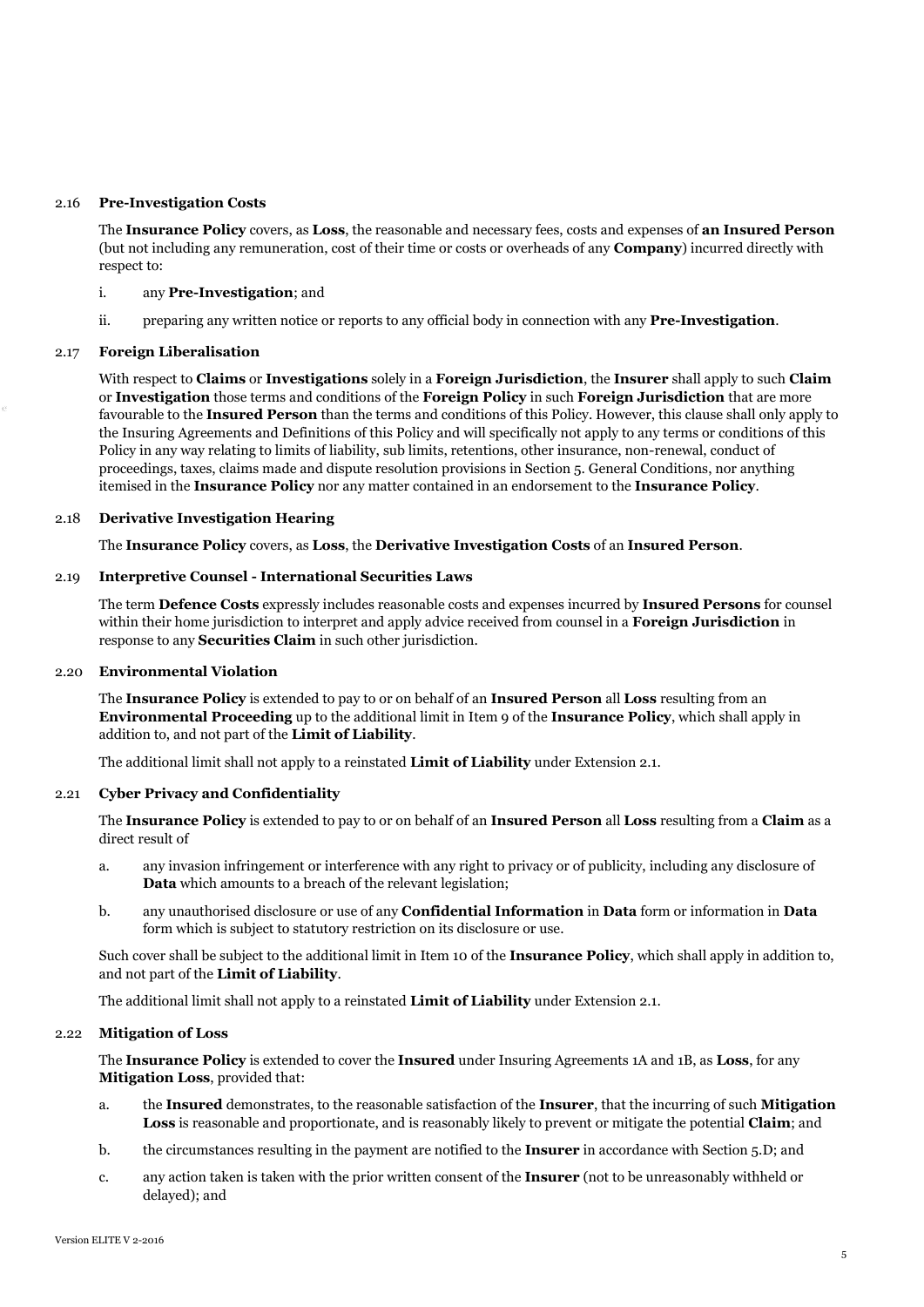- d. the liability of the **Insurer** for **Mitigation Loss** shall in no event exceed the amount of covered **Loss** it would have incurred if a **Claim** were to be pursued against the **Insured Person**; and
- e. the burden of proving that any **Claim** would be covered under the **Insurance Policy** shall rest with the **Insured**.

This Extension shall not apply to a potential **Claim** by the **Company** against any **Insured Person**. Such cover shall be subject to the sub-limit in Item 11 of the **Insurance Policy**.

#### 2.23 **Reinstatement of Limit if a Recovery**

The amount of the depleted **Limit of Liability** following payment of **Loss** shall be reinstated to the extent of an amount equal to any sums recovered by the **Insurer** (net of the **Insurer's** reasonable expenses associated with such recovery).

# 3. Definitions

- 3.1 **Act on Corporations** means Act No. 90/2012 Coll., on Business Corporations and Cooperatives (Act on Corporations).
- 3.2 **Bail Bond Costs** mean the reasonable premium (not including any collateral) for a bond or other financial instrument to guarantee an **Insured Person's** contingent obligation for bail or equivalent in any jurisdiction required by a court in respect of any **Claim**. The sub-limit of liability for **Bail Bond Costs** is 10% of the **Limit of Liability**. For the avoidance of doubts the definition of **Bail Bond Costs** does not include monetary guarantee (in Czech *peněžitá záruka*) under Czech criminal law.
- 3.3 **Civil Code** means Act No. 89/2012 Coll., the Civil Code.

# 3.4 **Claim means:**

- i. any written demand;
- ii. any civil, statutory or arbitral proceeding;
- iii. any criminal prosecution;
- iv. any formal administrative or regulatory proceeding;
- v. any mediation proceeding;
- vi. monetary, non-monetary injunctive or equitable relief or other legal remedy;

#### vii. a **Derivative Claim**;

against an Insured Person, for a Wrongful Act.

#### **Claim** also means

- viii. any **Extradition Proceeding**;
- ix. a written request to waive or toll a statutory limitation period or a contractual time bar in respect of a **Claim**; or

# x. any **Securities Claim**.

- 3.5 **Company** means the **Policyholder** and any **Subsidiary** or in the event of a bankruptcy proceeding the resulting debtor-in-possession or functional equivalent in any other jurisdiction.
- 3.6 **Confidential information** means all information intended by the **Insured** to remain confidential which is available to the **Insured's** employees, **Directors or Officers** including but not limited to:
	- i. the existence or status of any discussions or negotiations taking place concerning any business purpose;
	- ii. any information that would be regarded as confidential by a reasonable business person relating to the business, affairs, customers, clients, suppliers, plans, intentions, or market opportunities of the disclosing party; or
	- iii. any information or analysis derived from (i) or (ii) above.

**Confidential Information** shall not include any information that is or becomes generally available to the public (other than as a result of its unauthorised disclosure by the **Insured**); or was available to a recipient on a non-confidential basis prior to disclosure by the **Insured**; was lawfully in the possession of the recipient before the information was disclosed to it; or the relevant parties agree in writing is not confidential or may be disclosed; or is developed by or for the recipient independently of the information disclosed; or is trivial, obvious or useless.

3.7 **Crisis costs** means any reasonable professional fees, costs or expenses of any accredited: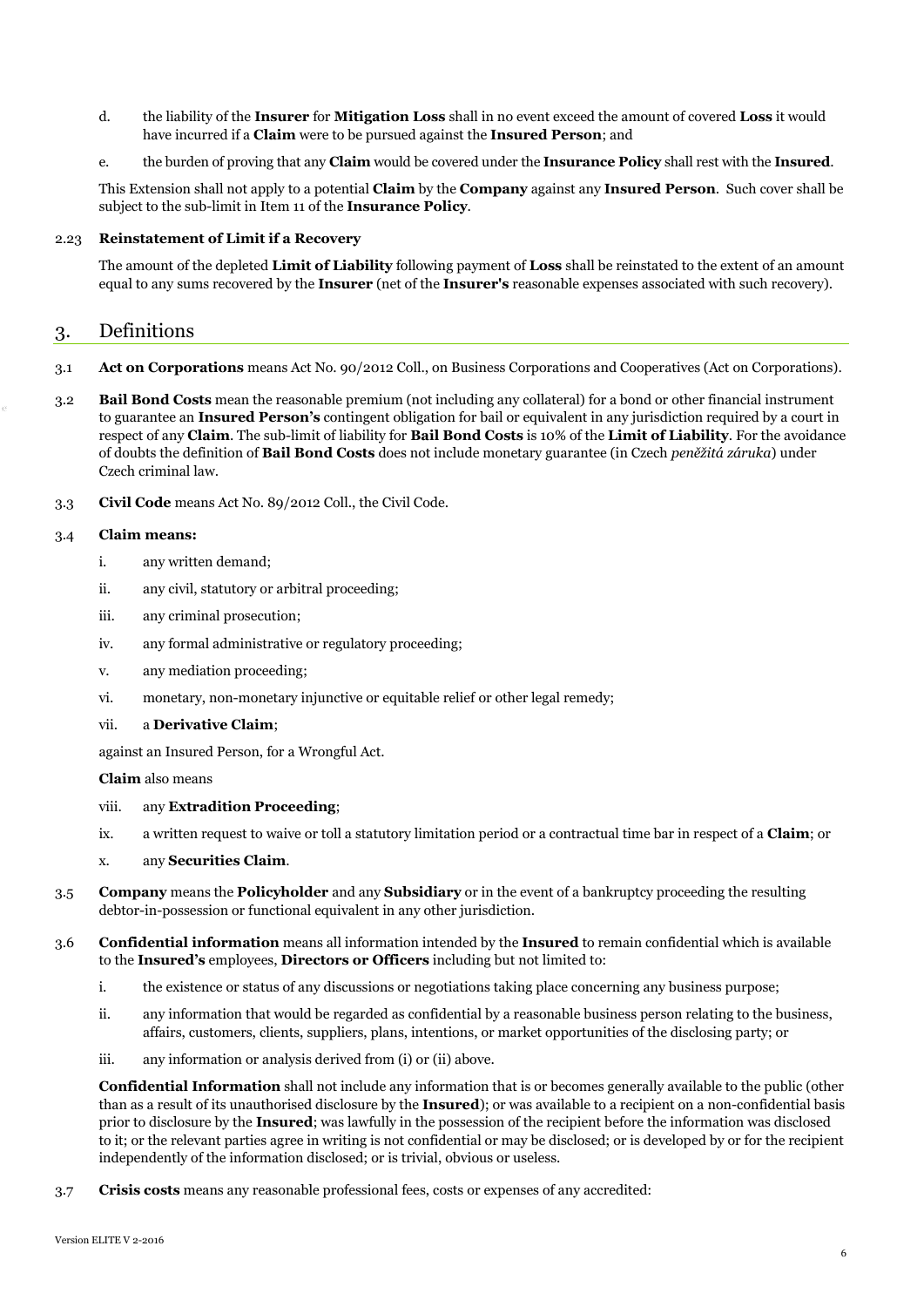- i. counsellor, psychologist, psychotherapist or other accredited specialist; or;
- ii. tax advisor;

retained by an **Insured Person** with the **Insurer's** prior written consent (which shall not be unreasonably withheld or delayed), in respect of any **Claim**. The sub-limit of liability for **Crisis Costs** is the sub-limit specified in Item 6 of **the Insurance Policy**.

- 3.8 **Data** means machine-readable information in digital format (excluding software) irrespective of the way it is used or rendered, including but not limited to text, voice recordings and images.
- 3.9 **Defence Costs** means reasonable legal and other professional fees costs and expenses incurred with the **Insurer's** prior written consent (which shall not be unreasonably delayed or withheld), by or on behalf of an **Insured** in response to a **Claim**, directly in connection with its investigation, defence, settlement or appeal, but shall not include remuneration of any **Insured Person**, cost of their time or costs or overheads of any **Company**. **Defence Costs** include the reasonable fees, costs and expenses of an accredited expert retained through the **Insured's** defence counsel with the approval of the **Insurer** to prepare an evaluation, report, assessment, diagnosis or rebuttal of evidence in connection with the defence of a **Claim**.
- 3.10 **Deprivation of Assets Expenses** means the payment of the following services directly to the provider of such services in the event of an interim or interlocutory order confiscating, controlling, suspending or freezing rights of ownership of real property or personal assets of an **Insured Person** or creating a charge over real property or personal assets of the **Insured Person** during the **Policy**

# **Period:**

- i. schooling;
- ii. housing;
- iii. utilities;
- iv. personal insurances.

Such expenses will only be payable after the exhaustion of any personal allowance directed by the court to meet such payments.

Such expenses will be payable after 30 days following the event above for a period of up to 12 months.

- 3.11 **Derivative Demand** means a written demand by any shareholder of a **Company** upon the board of directors or a supervisory board (or equivalent management body) of such **Company** to commence a civil action on behalf of the **Company** against any **Insured Person** for a **Wrongful Act**.
- 3.12 **Derivative Investigation** means an internal inquiry or investigation undertaken by the **Insured** specifically and solely to determine how the **Company** should respond to a **Derivative Demand** received by an **Insured** or a **Derivative Claim** received by an **Insured Person**.
- 3.13 **Derivative Investigation Costs** mean the reasonable and necessary fees, costs and expenses incurred by an **Insured Person**, with the **Insurer's** prior written consent, solely in connection with the **Insured Person's** preparation for and response to a **Derivative Investigation** in respect of that **Insured Person**.

**Derivative Investigation Costs** shall not include (i) the remuneration of any **Insured Person**, costs of their time or any other costs or overheads of any **Company**; or (ii) the costs of complying with any formal or informal discovery or other request seeking documents, records or electronic information in the possession or control of any **Company**, the requestor or any other third party.

- 3.14 **Derivative Claim** means a derivative claim brought against an **Insured Person** by any shareholder in the form of derivative action brought or maintained on behalf of the **Company**.
- 3.15 **Director or Officer** means any natural person acting in the following capacities in the **Company**: executive, proxy (in Czech *prokurista*), member of a board of directors, member of a supervisory board and includes any equivalent position in any other jurisdiction. **Director or Officer** includes also a liquidator of the **Company**, however, only on conditions that in the same **Company** s/he at the same time holds also one of the functions mentioned in the previous sentence. Provided a legal entity is a member of an executive or other body of the **Company**, the **Director or Officer** also means a natural person who, in the sense of Section 46(3) of the **Act on Corporations**, is a representative of such legal entity. However, an insolvency administrator is not a **Director or Officer**.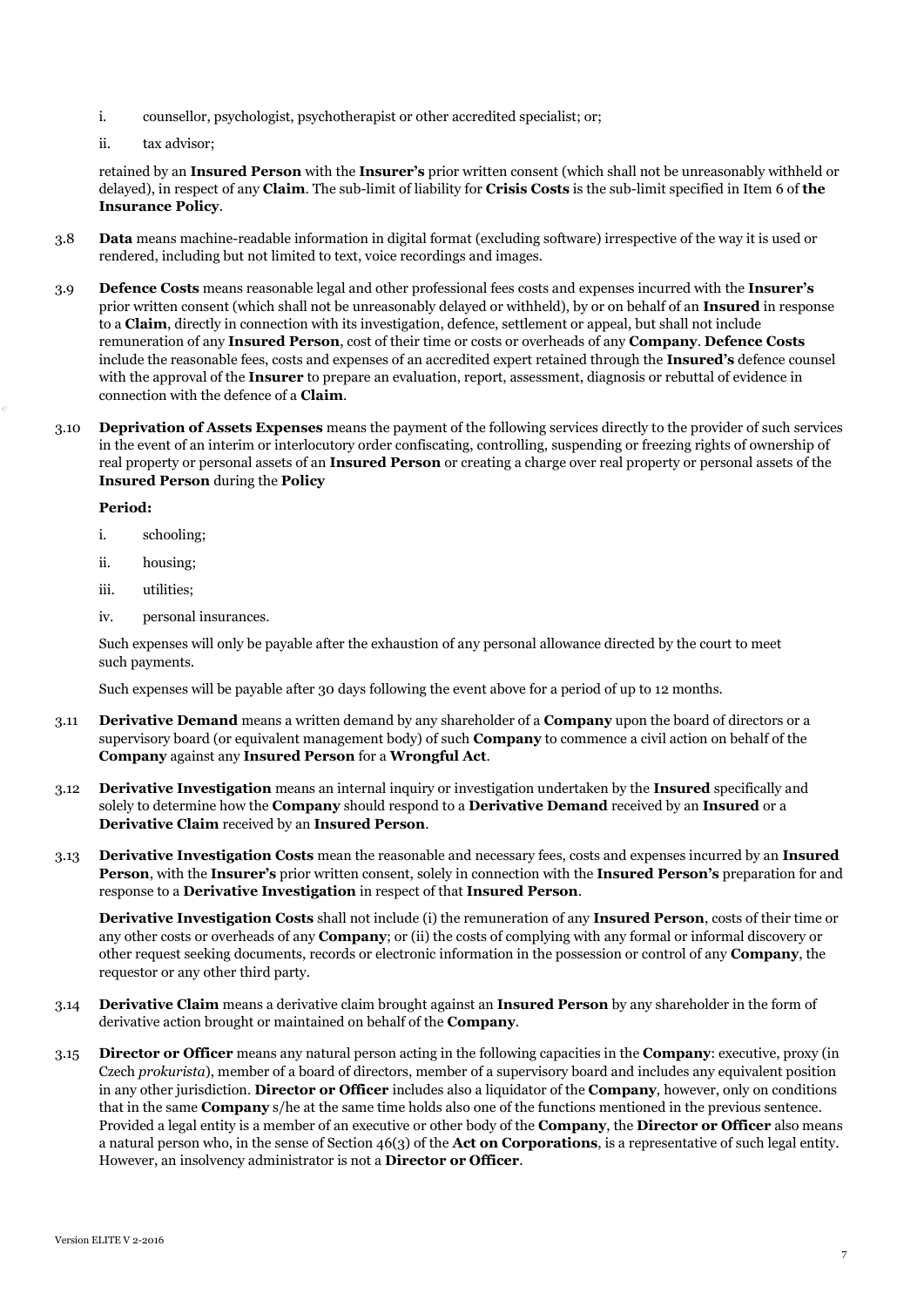# 3.16 **Discovery Period** means the periods in Item 16 of the **Insurance Policy** from the date on which the **Policy Period** expires.

#### 3.17 **Employee means:**

- i. an employee (including but not limited to a secondee or consultant) of the **Company** acting in a managerial or supervisory capacity;
- ii. an employee of the **Company** for an **Employment Related Wrongful Act**; or
- iii. an employee of the **Company**, in respect of any **Claim** or **Investigation** in which such employee is named as a co-defendant or is required to attend with any **Director or Officer**.
- 3.18 **Employment Related Wrongful Act** means any actual or alleged violation of employment laws or any other legal provisions relating to any individual's actual or prospective employment relationship with the **Company**.

# 3.19 **Environmental Condition means:**

- i. any actual or alleged or threatened **Pollution**; or
- ii. any regulator direction or request to test for, monitor, clean-up, remove, contain, treat, detoxify or neutralize **Pollution**.

# 3.20 **Environmental Proceeding means any Claim:**

- i. that is a **Securities Claim**;
- ii. that is for an **Employment Related Wrongful Act**;
- iii. where the **Wrongful Act** is actually or allegedly misrepresenting or failing to disclose information as governed by any statute, regulation, rule or common law regulating or creating liability for an **Environmental Condition**; or
- iv. which results in a **Non-Indemnifiable Loss** to any **Insured Person**;

if and to the extent based upon, arising out of or attributable to an **Environmental Condition**.

#### 3.21 **Extradition Proceeding means:**

- i. a request for extradition of an **Insured Person**, a warrant for arrest in respect of an **Insured Person** or other proceedings under the provisions of the relevant criminal law and European or international arrest warrants; or
- ii. any associated appeals, including but not limited to, to the European Court of Human Rights; or
- iii. the equivalent of the above in any other jurisdiction.

#### A **Wrongful Act** is not required for cover for an **Extradition Proceeding**.

- 3.22 **Extranet** means a restricted-access group of inter-connected networks accessible via a gateway or portal.
- 3.23 **Final Adjudication** means (i) a formal written admission, or (ii) in respect of any conviction, judgment, finding, or refusal of relief by a judicial or arbitral tribunal:
	- i. if not appealed against, when the period in which an appeal must be brought has expired; or
	- ii. if appealed against, when such appeal has been determined, abandoned or otherwise ceased.
- 3.24 **Foreign Jurisdiction** means any jurisdiction other than the jurisdiction in which the **Insurance Policy** was issued.
- 3.25 **Foreign Policy** means the **Insurer's** (or any other member company of the Chubb Group of Companies') standard public company Directors' and Officers' liability policy normally available within a **Foreign Jurisdiction** at the time when the **Insurance Policy** was issued. If more than one such policy exists, then **Foreign Policy** means the standard public company Directors and Officers policy most recently filed or most commonly used in the **Foreign Jurisdiction**. The term **Foreign Policy** shall not include any partnership, management liability, pension trust, professional liability or private company entity policy, nor manuscripted, nor bespoke policies.
- 3.26 **Insurable Interest** means a justifiable need of protection against results of an insured event.
- 3.27 **Insurance policy** means Insurance Policy concluded between the **Insurer** and the **Policyholder** including any contractual agreements; these insurance terms and conditions are an integral part of the **Insurance Policy**.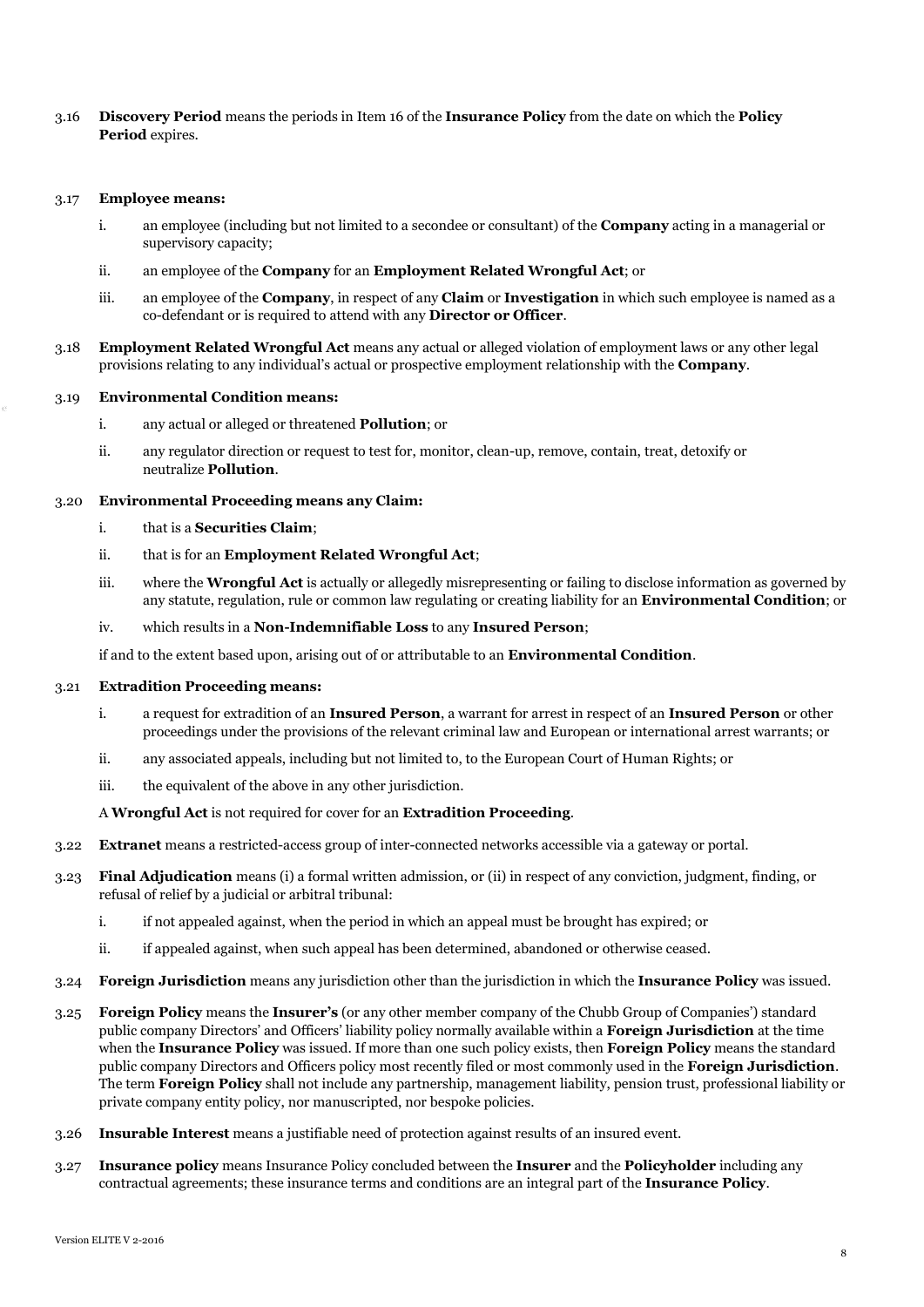- 3.28 **Insurance Risk** means the level of probability of the occurrence of an insured event caused by insured peril.
- 3.29 **Insured** means **Insured Person** and, in respect of **Securities Claims** only and otherwise solely for giving effect to the terms of this **Policy**, also the **Company**.
- 3.30 **Insured Person** means a natural person who was, now is or becomes:
	- i. a **Director or Officer**;
	- ii. a **Shadow Director**;
	- iii. an **Employee**;
	- iv. any lawful spouse or domestic partner of any natural person as set out in (i), (ii), (iii), (vii), (viii) and (ix) of this definition, but only in respect of the **Wrongful Act** of such identified persons;
	- v. the estate, heir or legal representative of a deceased **Director or Officer** or **Employee**;
	- vi. the legal representative of a **Director or Officer** or **Employee**; in the event of the incapacity, insolvency or bankruptcy of such **Director or Officer** or **Employee**;
	- vii. all approved persons of the **Company** who perform controlled functions as specified under Section 59 of the UK Financial Services and Markets Act 2000, from time to time;
	- viii. a prospective director in any listing particulars or prospectus issued by the **Company**;
	- ix. a lawyer employed by the **Company** who in their capacity as such must comply with the US Sarbanes-Oxley Act 2002;
	- x. a senior accounting officer as defined under the UK Finance Act 2009 or any similar legislation in any other jurisdiction; or
	- xi. management committee member, member of a supervisory or management board;

but only when and to the extent that such **Insured Person** is acting for and on behalf of the **Company** in any of the capacities referred to above or if such liability has been transferred to such persons by operation of law (in case of iv)  $v$ ) and vi).

**Insured Person** does not include an external auditor.

- 3.31 **Insurer** means Chubb European Group Ltd, a company having its registered office at Chubb Building 100, Leadenhall Street, London EC3A 3BP, United Kingdom, acting through its branch Chubb European Group Ltd, organizační složka, having its registered office at Pobřežní 620/3, 186 00 Prague 8, Czech Republic, identification number 278 93 723, registered in the Commercial Register kept with the Municipal Court in Prague, section A, insert 57233;
- 3.32 **Intranet** means an electronic network owned and controlled by the **Insured** which contains information about the **Insured's** business and is only accessible to designated employees and not to the general public.
- 3.33 **Investigation** means a formal or official investigation, examination or inquiry into the **Company** or an **Insured Person** in their capacity as such **Insured Person** at which the attendance of such **Insured Person** is first required or requested in writing by the investigating body, including by the service of a target letter or Wells Notice, during the **Policy Period**.

For the sole purpose of giving effect to the terms of the **Insurance Policy** where the context requires, and subject always to their specific terms of cover, **Investigation** shall also include a **Pre-Investigation** and a **Derivative Investigation**.

- 3.34 **Legal Representation Expenses** means the reasonable legal costs or related professional fees incurred by or on behalf of an **Insured Person** (but not including any remuneration, cost of their time or costs or overheads of any **Company**) with the prior written consent of the **Insurer**, not to be unreasonably withheld or delayed, directly in connection with such **Insured Person** co-operating with an **Investigation**.
- 3.35 **Limit of Liability** means the amount stated in Item 3 of the **Insurance Policy**.
- 3.36 **Loss** means all amounts which an **Insured Person** is legally and personally obligated to pay including but not limited to:
	- i. any statutory awards, damages compensation or interest awarded, judgments entered, settlements reached including plaintiff's legal costs;
	- ii. **Defence Costs**;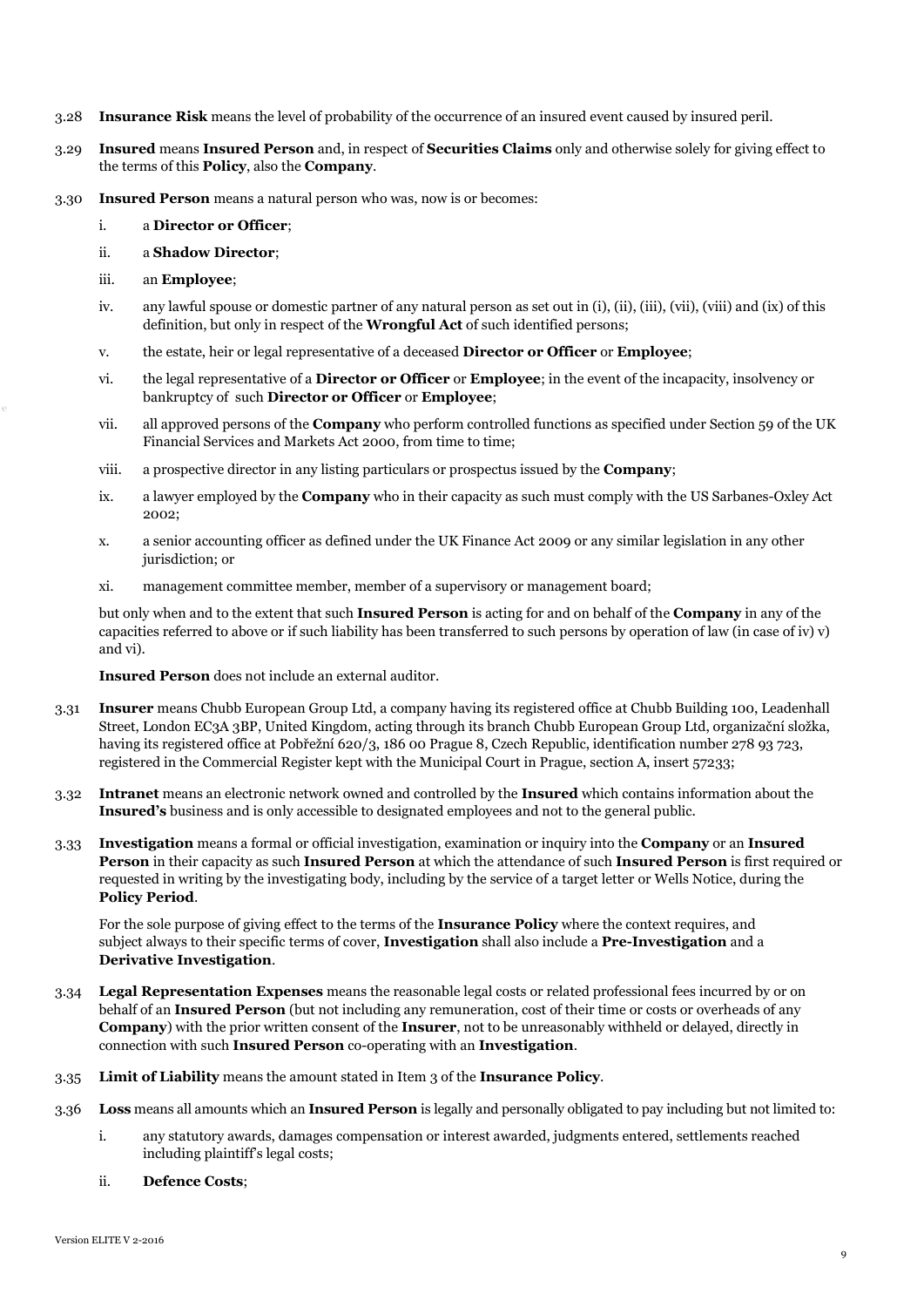- iii. **Legal Representation Expenses**;
- iv. **Bail Bond Costs**;
- v. **Crisis Costs**;
- vi. **Deprivation of Assets Expenses**;
- vii. **Prosecution Costs**;
- viii. **Public Relations Expenses**;
- ix. **Reputation Protection Expenses**;
- x. aggravated, punitive and exemplary damages where permissible and insurable under applicable laws;
- xi. civil fines and penalties where permissible and insurable under applicable laws;
- xii. **Pre-investigation costs** provided in Extension 2.16;
- xiii. **Derivative Investigation Costs**;
- xiv. **Mitigation Loss**;

# xv. **Overseas Travelling Costs**; or

xvi. the reasonable and necessary costs, charges, fees and expenses (including the premium or origination fee for a loan or bond) incurred an **Insured Person** solely to facilitate the return of amounts required to be repaid by such persons pursuant to Section 304(a) of the US Sarbanes-Oxley Act 2002 and Section 954 of the US Dodd-Frank Wall Street Reform and Consumer Protection Act 2010 or any similar legislation in any other jurisdiction. Such amounts do not include the payment, return, reimbursement, disgorgement or restitution of any amounts requested or required to be repaid by such persons pursuant to Section 304(a) and Section 954 above.

In respect of Insuring Agreement 1.C, **Loss** means only the amounts which the **Company** is legally obligated to pay, including but not limited to:

i. any damages awarded, judgments entered, settlements reached including plaintiff's legal costs;

# ii. **Defence Costs**; or

iii. aggravated, punitive and exemplary damages where permissible and insurable under applicable laws.

**Loss** also includes any items not otherwise set out in this definition for which cover is expressly provided in the Extensions or by endorsement to this Policy.

In respect of all Insuring Agreements and Extensions, **Loss** does not include:

- i. criminal fines or penalties;
- ii. any matter which is not permissible or uninsurable under applicable laws. Provided, however, the **Insurer** shall not assert that the portion of any amount representing an award, settlement, judgment, **Legal Representation Expenses or Defence Costs** in a **Claim** alleging violations of Sections 11, 12 or 15(a) of the US Securities Act 1933, is uninsurable under applicable laws;
- iii. taxes or sums payable in relation to taxes except as provided under Extension 2.9; or
- iv. any costs or expenses incurred in testing for, monitoring, cleaning up, removing, containing, treating, neutralising, detoxifying or assessing the effects of **Pollutants** or restoring natural resources or property to their original state.

In respect of Insuring Agreement 1.C only, **Loss** does not include:

- i. the multiplied portion of any damages awarded; or
- ii. any amount representing the amount by which the price or consideration paid or proposed to be paid for the acquisition or completion of the acquisition of all or substantially all the ownership interest in or assets of an entity is inadequate.
- 3.37 **Mitigation Loss** means settlements, costs and expenses incurred as a result of action taken by the **Insured** solely to prevent or mitigate a potential **Claim** against an **Insured Person** which, if it were to become a **Claim**, would give rise to a covered **Loss** under this Policy.
- 3.38 **Non-Indemnifiable Loss** means **Loss** where the **Company** for whom the relevant **Insured Person** serves is unable to indemnify an **Insured Person** due to: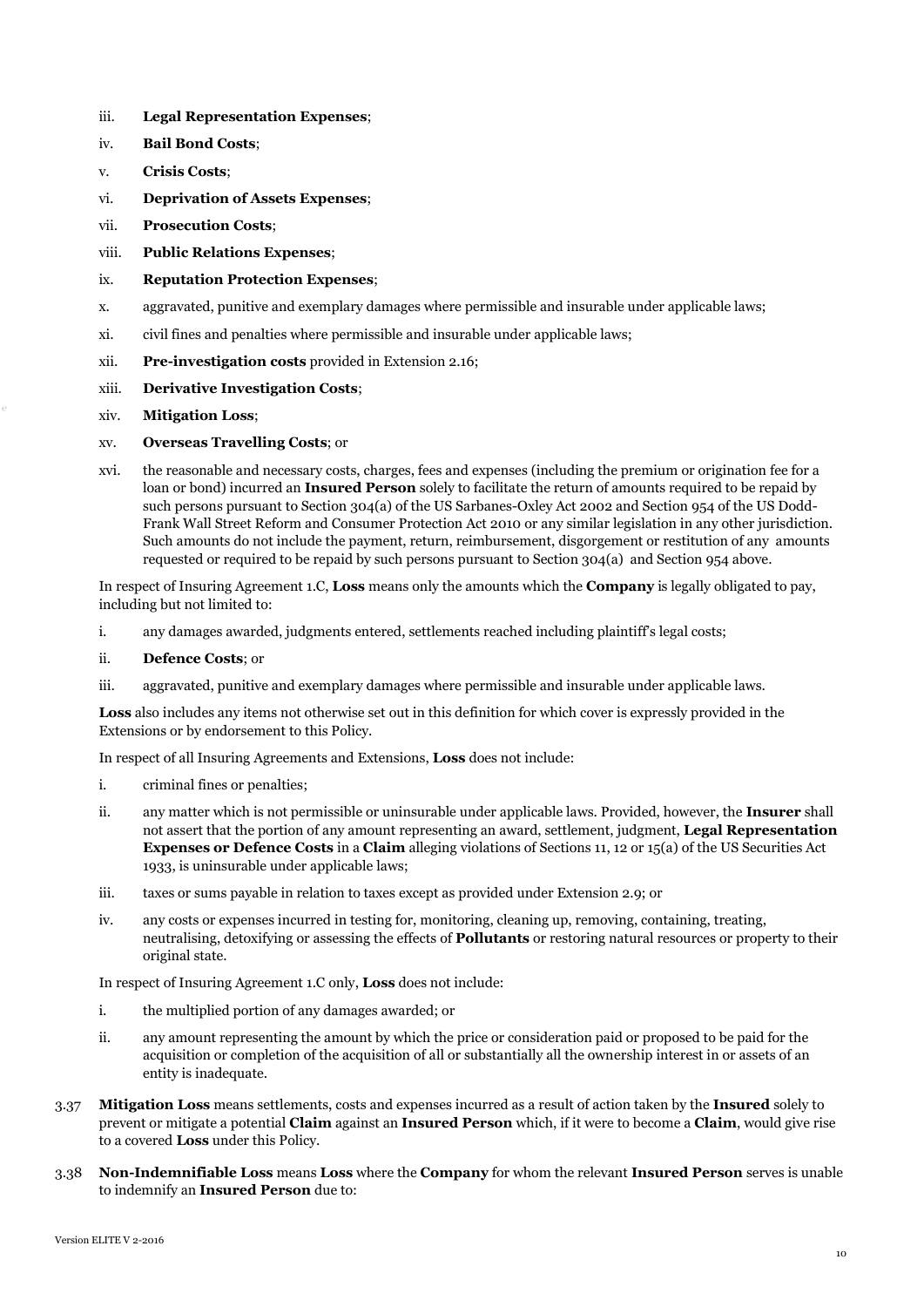- i. the absence of an express permission in the law;
- ii. the absence of an express permission in the charter, bylaws, contract or similar documents of such **Company**; or
- iii. insolvency.
- 3.39 **Not-For-Profit Entity** means a registered charity or a trade association or other non-profit organisation pursuant to any jurisdiction.
- 3.40 **Open Site** means any internet, **Intranet** or **Extranet** site on which content can be published by any party without registration.
- 3.41 **Outside Entity** means:
	- i. any entity which is not a **Subsidiary** and has no **Securities** traded on any exchange in the United States of America unless such entity is listed by endorsement to this Policy.
	- ii. any **Not-For-Profit Entity**.
- 3.42 **Overseas Travelling Costs** means the reasonable costs and accommodation for the **Insured Person**, and his/her lawful spouse or domestic partner and any children under the age of eighteen for one round trip, directly in connection with an **Extradition Proceeding**.
- 3.43 **Policyholder** means a legal entity specified as a **Policyholder** in the **Insurance Policy**, who concluded the **Insurance Policy** with the **Insurer** and is obliged to pay the premium.
- 3.44 **Period** means the period of time shown in Item 1 of the **Insurance Policy**. The **Policy Period** terminates on the date stipulated in the **Insurance Policy**, or on the date when this insurance has been early terminated.

For the sole purposes of giving effect to the terms of this Policy where the context requires, and subject always to the terms of Condition 5.M, **Policy Period** shall also mean **Discovery Period**.

- 3.45 **Pollutant** means any contaminant, irritant or other matter or substance including but not limited to oil, smoke, vapour, soot, asbestos, asbestos-containing materials, fumes, acids, alkalis, nuclear or radioactive material, greenhouse gases, chemicals and waste. Waste includes materials to be recycled, reconditioned or reclaimed.
- 3.46 **Pollution** means the actual, alleged or threatened discharge, dispersal, seepage, migration, release or escape of any **Pollutant** whether in a solid, liquid, gas, odour, noise, vibration, electromagnetic radiation, ionising radiation, thermal or other form at any time.
- 3.47 **Pre-Investigation** means:
	- i. a raid or on-site visit to any **Company** or any **Insured Person** by an official body first occurring during the **Policy Period** that involves the production, review, copying or confiscation of records or interviews of any **Insured Person**;
	- ii. any formal notification by the **Company** or an **Insured Person** to any regulator or official body, first given during the **Policy Period**, where the **Company** reasonably considers that a material breach of the **Company** or **Insured Person's** legal or regulatory duty has occurred or may occur; or
	- iii. an internal inquiry conducted by the **Company** if and to the extent such an inquiry is requested by the regulator or official body following a formal notification given in (ii) above.
- 3.48 **Proposal** means the proposal form submitted by any **Insured** in applying for this Policy and all information and documentation accompanying it.
- 3.49 **Prosecution Costs** means the legal and other professional fees, costs and expenses, incurred by an **Insured Person** with the prior written consent of the **Insurer** (which shall not be unreasonably delayed or withheld) to bring legal proceedings to obtain the discharge, delay or revocation of:
	- i. an order disqualifying an **Insured Person** from holding office as a company director;
	- ii. an interim or interlocutory order:
	- iii. confiscating, controlling, suspending or freezing rights of ownership of real property or personal assets of such **Insured Person**; or
	- iv. charge over real property or personal assets of the **Insured Person**;
	- v. an order of a court imposing a restriction of the **Insured Person's** liberty; or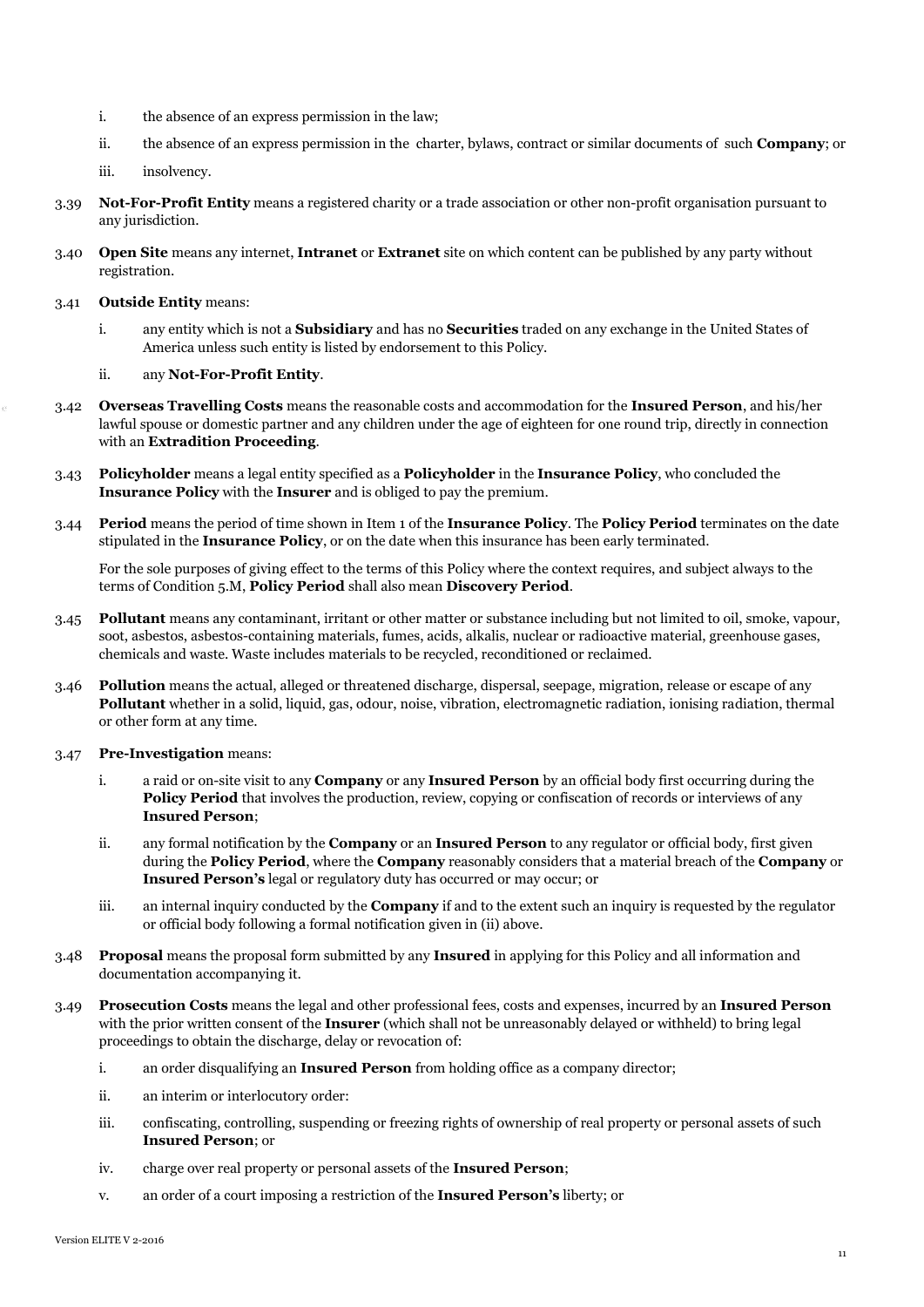- vi. the deportation of an **Insured Person** following revocation of otherwise proper, current and valid immigration status for any reason other than the **Insured Person's** conviction for a crime.
- 3.50 **Public Relations Expenses** means the reasonable fees and related expenses of a public relations firm or consultant, crisis management firm or law firm, which an **Insured Person** may engage with the prior written consent of the **Insurer**, not to be unreasonably withheld or delayed, in order to prevent or limit adverse effects or negative publicity which it is anticipated may arise from any **Claim** or **Investigation**. The sub-limit of liability for all **Public Relations Expenses** is the sub-limit specified in Item 7 of the **Insurance Policy**.
- 3.51 **Reputation Protection Expenses** means the reasonable fees and related expenses of a public relations firm or consultant which an **Insured Person** may engage in order to disseminate the findings of a final adjudication in favour of the **Insured Person**, arising from a **Claim**. Such fees and expenses shall only be incurred with the written consent of the **Insurer**, not to be unreasonably withheld or delayed. The sub-limit of liability for all **Reputation Protection Expenses** is the sub-limit specified in Item 8 of the **Insurance Policy**.
- 3.52 **Retired Director or Officer** means any **Insured Person** who has voluntarily ceased to act in the capacity of a **Director or Officer** prior the end of **Policy Period** for any reason except for a loss of legal capacity.
- 3.53 **Securities** mean any equity or debt instrument issued by the **Company**.
- 3.54 **Securities Claim** means any **Claim** for a **Wrongful Act**, involving the violation of **Securities** laws of any country which is:
	- i. brought by any person or entity alleging, arising out of, based upon or attributable to the purchase or sale or offer or solicitation of an offer to purchase or sell any **Securities** of the **Company**; or
	- ii. brought by a holder of **Securities** of the **Company**, whether directly or on behalf of the **Company**.

**Securities Claim** shall not include an **Employment Related Wrongful Act** alleging or arising out of the loss of or failure to receive stock or stock options.

**Securities Claim** shall not include an administrative or regulatory proceeding against the **Company** unless such proceeding is also maintained against an **Insured Person**.

- 3.55 **Shadow Director** means a shadow director or a de-facto director pursuant to the **Corporations Act** (or its equivalent in other jurisdictions) if acting in a position similar to the position of the member of the statutory or supervisory body of the **Company**.
- 3.56 **Single Claim** means all **Claims** or **Investigations** or other matters giving rise to a claim under this Policy that relate to the same originating source or cause or the same underlying source or cause, regardless of whether such **Claims**, **Investigations** or other matters giving rise to a claim under this Policy involve the same or different claimants, **Insureds**, events, or legal causes of action.
- 3.57 **Subsidiary** means any entity that the **Policyholder** directly or indirectly:
	- i. controls a majority of the voting rights;
	- ii. controls the right to appoint or remove a majority of its board of Directors; or
	- iii. holds more than half of the issued share capital;

**Subsidiary** also means a joint venture vehicle or similar entity over which the **Policyholder** directly or indirectly exercises effective management control.

- 3.58 **Transaction** means any one of the following events:
	- i. the **Policyholder** merges with or consolidates into any other entity;
	- ii. the **Policyholder** sells all or more than 90% of its assets to any person or entity or persons or entities acting in concert;
	- iii. any person or entity or persons or entities acting in concert acquire more than 50% of the issued share capital of the **Policyholder**; or
	- iv. any person or entity or persons or entities acting in concert acquire control of the appointment of the majority of directors of the **Policyholder**.
- 3.59 **Wrongful Act** means: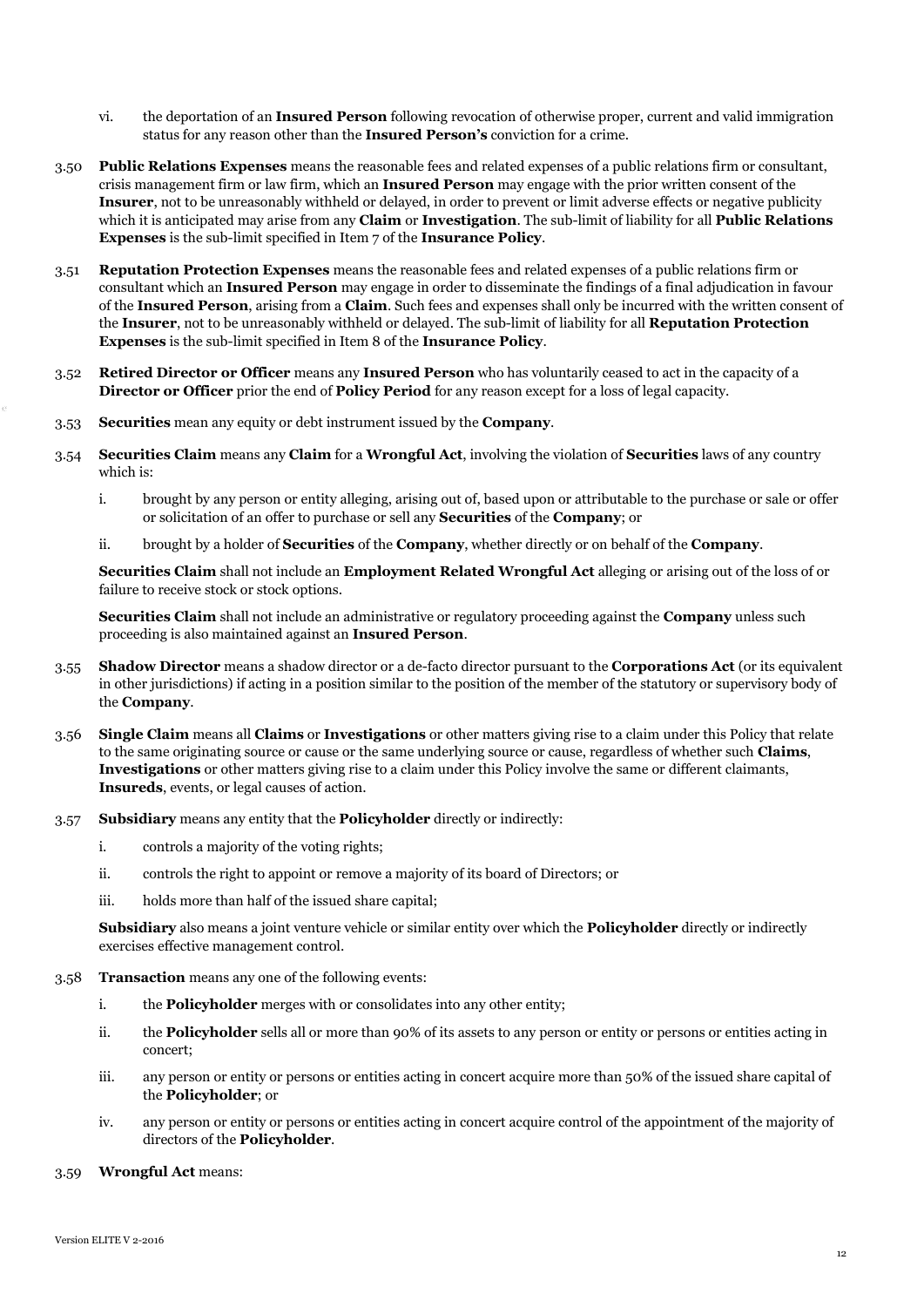- i. with respect to any **Insured Person** any actual, alleged or proposed breach of trust, error, omission, misstatement, misleading statement, misrepresentation, defamatory statement, libel, slander, neglect or breach of duty or any other matter claimed against an **Insured Person** by reason of their acting in the capacity of an **Insured Person**, and an **Employment Related Wrongful Act**.
- ii. with respect to any **Company** any actual or alleged breach of trust, error, omission, misstatement, misleading statement, neglect, breach of duty or breach of warranty of authority by the **Company** but only in relation to a **Securities Claim**.

# 4. Exclusions

The **Insurer** shall not be liable to make any payment for **Loss** under this Policy or other amounts:

- 4.1 based on, arising from or attributable to:
	- i. any deliberately dishonest or deliberately fraudulent act or omission, maliciousness or arbitrariness of the **Insured** or an intentional breach of the law by the **Insured**; or
	- ii. any personal profit or advantage gained by the **Insured Person** to which such **Insured Person** was not legally entitled except that this exclusion shall not apply to that portion of any **Loss** based on, arising from or attributable to a **Claim** in which violations of Sections 11, 12 or 15(a) of the US Securities Act 1933, as amended, are alleged against such **Insured**;

provided that this exclusion shall only apply if it is established through a **Final Adjudication** in the **Claim** or **Investigation** for which **Loss** is claimed or any written admission by such **Insured**, that the relevant conduct occurred;

- 4.2 based on, arising from or attributable to any pending or prior litigation or other proceedings (including but not limited to civil, criminal, regulatory and administrative proceedings or investigations) involving the **Company**, an **Outside Entity** or an **Insured Person** and issued or otherwise begun before the date shown at Item 14 of the **Insurance Policy** or alleging or derived from the same or substantially the same facts or circumstances alleged in such pending or prior litigation or proceedings.
- 4.3 based on, arising from or attributable to any **Wrongful Act** or a series of related **Wrongful Acts** alleged in any **Claim**, circumstance or any **Investigation** of which notice has been given under and accepted under any policy existing or expired before or on the inception date of this Policy.
- 4.4 based on, arising from or attributable to any **Claim** brought or maintained by or on behalf of the **Company** or **Outside Entity** against an **Insured Person** in the United States of America or its territories, except:
	- i. for contribution or indemnity if such **Claim** directly results from another **Claim** that would otherwise be covered under this Policy;
	- ii. any **Derivative Claim** brought or maintained on behalf of the **Company** or **Outside Entity** without the solicitation or participation of an **Insured Person**, **Company** or **Outside Entity** unless legally compelled to do so;
	- iii. brought or maintained by a liquidator, receiver or administrative receiver, or similar person under the laws of any other jurisdiction; or
	- iv. **Defence Costs**.
- 4.5 based on, arising from or attributable to any public offering of any **Securities** during the **Policy Period**, provided that this Exclusion shall not apply to Insuring Agreements 1.A., 1.B. and 1.D. where the total value of such placement or offering is equal to or lower than the sum shown at Item 15 of the **Insurance Policy**.
- 4.6 for
	- i. bodily injury, mental illness, emotional distress, injury to feelings, sickness, disease or death of any person; or
	- ii. damage to or destruction of any tangible property including loss of use of such property;

provided that the above shall not apply to:

- i. **Defence Costs** or **Legal Representation Expenses** in respect of a **Non-Indemnifiable Loss**; or
- ii. emotional distress and/or injury to feelings resulting from an **Employment Related Wrongful Act**.
- 4.7 based on, arising from or attributable to: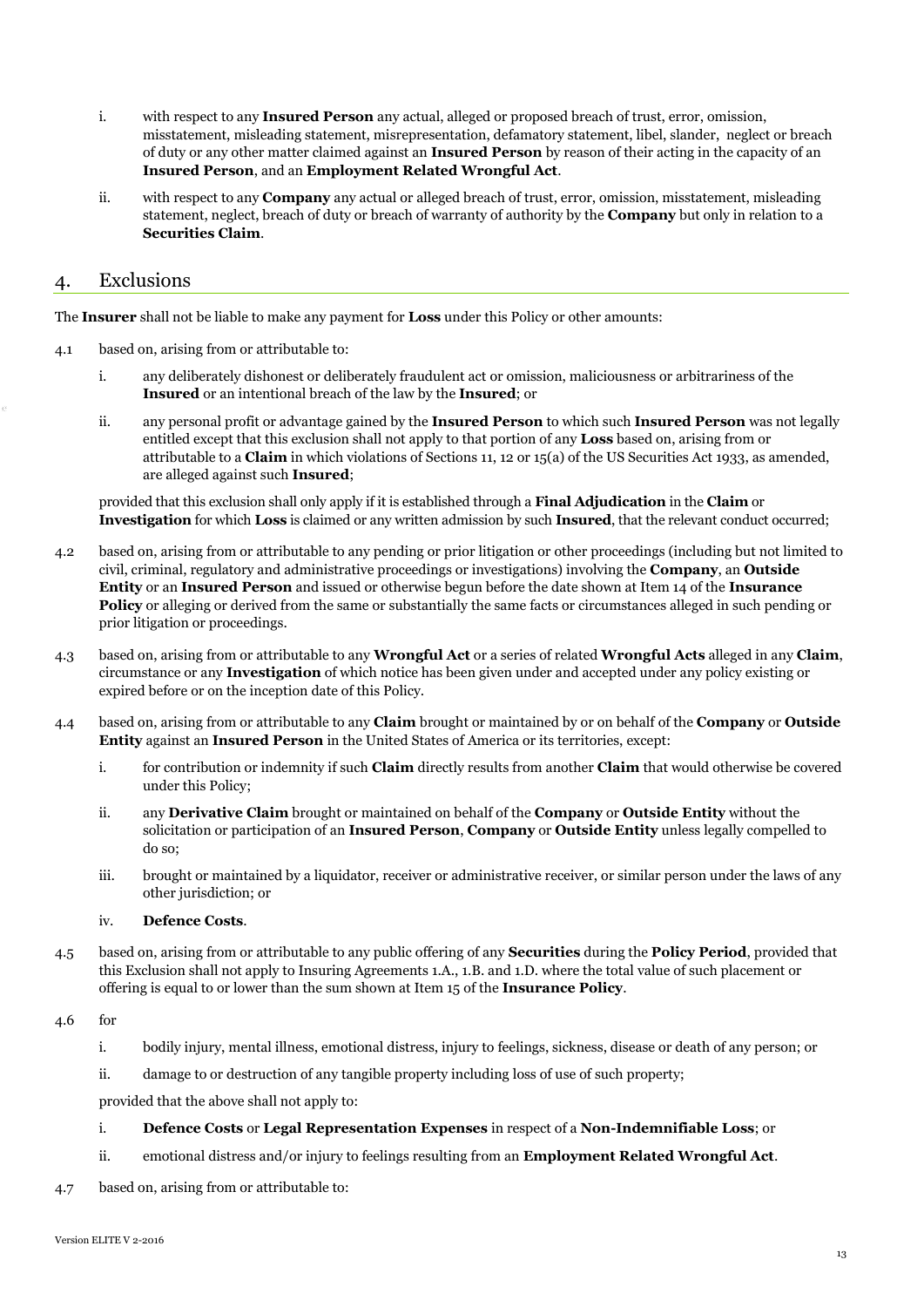- i. any omission of the **Insured** to remove publications from any internet, **Intranet** or **Extranet** following a complaint or notice in relation to the publication from any third party; or
- ii. any publication made to an **Open Site** by the **Insured** or any employee or third party.

For the purposes of determining the applicability of any Exclusion the **Wrongful Act** of an **Insured** shall not be imputed to any **Insured Person**.

For the purposes of determining the applicability of any Exclusion where the **Company** has indemnified an **Insured Person**, only the **Wrongful Act** of such **Insured Person** shall be attributed to the **Company**.

The conduct, omission and knowledge possessed by a member of a board of directors or a supervisory body of the **Policyholder** shall be imputed to any **Company** for the purposes of determining the applicability of any Exclusion relating to cover under Insuring Agreement 1.C.

# 5. Conditions

# **A. Limit of Liability**

The amount shown in Item 3 of the **Insurance Policy** is the **Insurer's** maximum aggregate liability under this Policy, except to the extent Extension 2.1 or 2.2 apply and subject to their terms, irrespective of the number of claims under this Policy, the amount claimed, the number of **Insureds** who claim, or when such claims are made under this Policy.

Unless expressly provided otherwise, any sub-limit specified in this Policy shall be the **Insurer's** maximum aggregate liability under such sub-limit irrespective of the number of claims under this Policy, the amount claimed or the number of **Insureds** who claim. Except as provided in Extensions 2.20 and 2.21 any sub-limit shall be part of and not in addition to the **Limit of Liability** shown in Item 3 of the **Insurance Policy**.

In respect of this Extension 2.1

- i. the reinstated **Limit of Liability** shall only be available in respect of **Loss** under Insuring Agreement 1.A arising from **Claims** or **Investigations** or other matters giving rise to a claim under this Policy that are made within the **Policy Period** (and/or **Discovery Period**, if applicable) and notified in accordance with Section 5.D and are not part of a **Single Claim** already notified to the Policy or any preceding policy;
- ii. all such **Claims** or **Investigations** or other matters giving rise to a claim under this Policy shall continue to be subject to the **Limit of Liability**, the sub-limits of liability, and any express additional limits and nothing in this Section shall be interpreted to increase the **Limit of Liability**; and
- iii. subject always to the foregoing, the **Limit of Liability** shall be reinstated by each amount paid under Insurance Agreements 1.A, 1.B and 1.C, when paid.

Notwithstanding the above the **Insurer's** maximum aggregate liability for **Loss** under this Policy for all **Claims** brought by or on behalf of the **Company** is the **Limit of Liability**, irrespective of the number of claims under the Policy, the amounts claimed, the number of **Insureds** who claim, or when such claims are made under this Policy and the Extension 2.1 does not apply.

Unless agreed otherwise, the salvage costs that are not indemnified under Extension 2.22 shall be limited to CZK 10,000, respectively to 30% of the **Limit of Liability** in case of rescue of life or protection of people´s health.

# **B. Related Claims and Matters**

A **Single Claim** shall attach to the Policy only if the notice of the first **Claim**, **Investigation** or other matter giving rise to a claim under a policy, that became such **Single Claim**, was given by the **Insured** during the **Policy Period**.

# **C. Retention**

The retention amount shown in Item 13 of the **Insurance Policy** shall apply to each and every **Single Claim**. The retention shall not apply to **Non-Indemnifiable Loss**. For all other **Losses** the retention shall be paid by the **Insured** and the **Insurer** shall have no obligation to pay any amount within such retention.

If the **Company** does not indemnify an **Insured Person**, other than in the case of **Non-Indemnifiable Loss**, then subject to all other terms and conditions of this Policy the **Insurer** shall pay the retention and the **Company** shall pay the amount of the retention to the **Insurer**.

In the event an **Insured Person** is required pursuant to the relevant legislation in any jurisdiction to repay sums advanced to them by the **Company** that would otherwise have been covered under Insuring Agreement 1.A, the **Company** and such **Insured Person** agree that: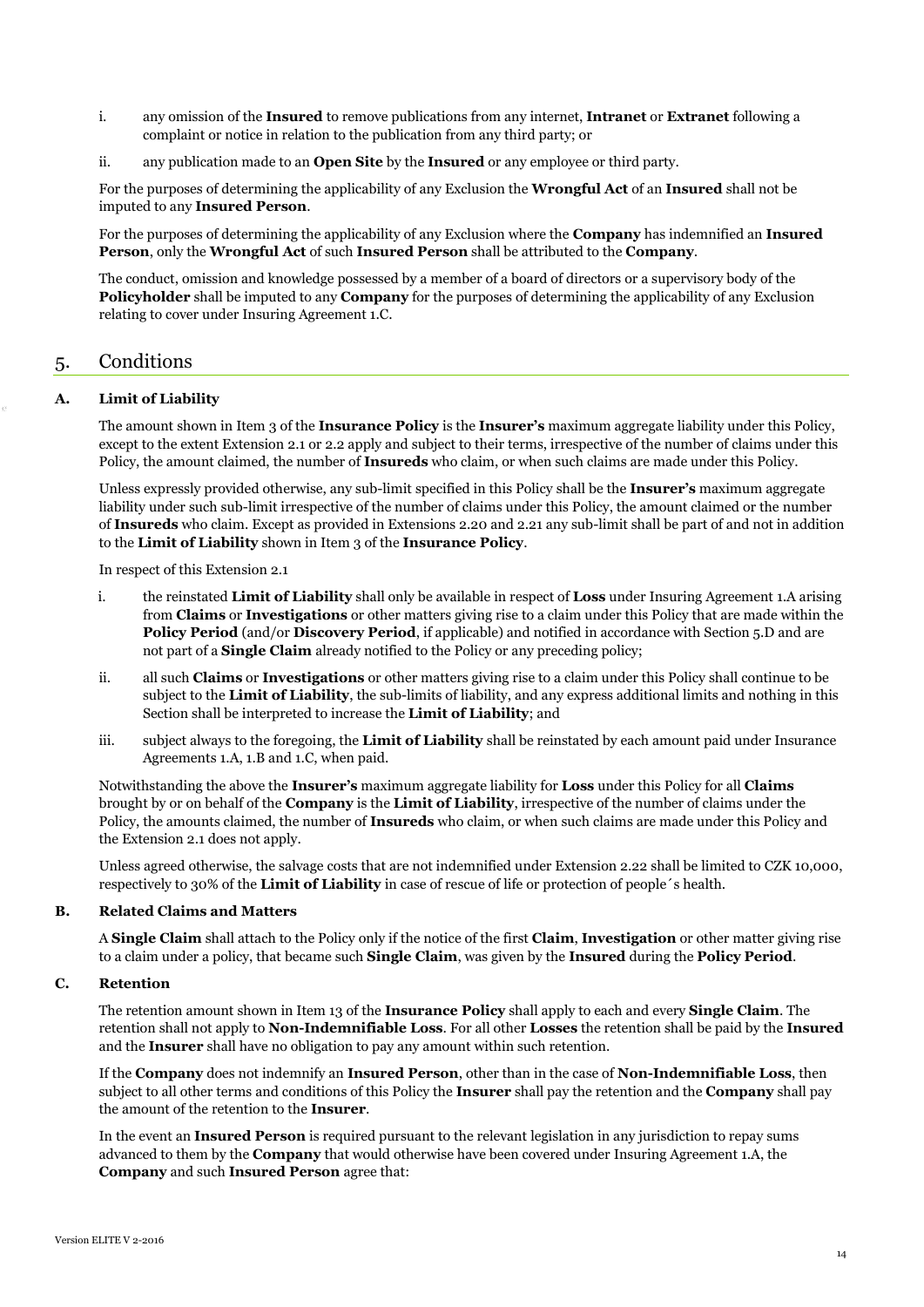- i. such sums shall be deemed to be **Non-Indemnifiable Loss**; and
- ii. the total amount paid by the **Insurer** to the **Company** under Insuring Agreement 1.B and the amount of the applicable retention shall be deemed to have been paid by the **Insurer** to the **Insured Person** under Insuring Agreement 1.A;
- iii. the **Insurer** shall pay the amount of the applicable retention to the **Company**; and
- iv. both the **Company** and **Insured Person** shall thereby be mutually released from any obligation pursuant to the relevant legislation in any jurisdiction in respect of the amounts stated in sub-paragraph (ii) above.

# **D. Notification of Claims, Investigations and Reporting Circumstances**

For all claims under this Policy the **Insured** shall give written notice to the **Insurer** as soon as practicable but this shall not be a condition precedent to the liability of the **Insurer**.

In event of expiry of the **Policy Period**, notification must be given no later than 90 days after the expiration of the **Policy Period**, or, in relation to a **Claim** first made against the **Insured** or **Investigation** first commenced during the **Discovery Period** if applicable no later than 30 days after expiry of the **Discovery Period**.

Provided, however, if an **Insured** is legally prohibited by a regulatory body under the terms of a confidentiality agreement from notifying a **Claim** or **Investigation** in accordance with the above provisions then:

- i. the **Insured** shall be permitted to give written notice of such **Claim** or **Investigation** to the **Insurer** within 24 months after the end of the **Policy Period**; and
- ii. the **Insurer** must be notified within 30 days of the **Insured** being legally able to do so

If an **Insured** should have notified a **Claim** or **Investigation** under a policy existing or expired before or on the inception date of this Policy but was unable to do so due to being legally prohibited by a regulatory body under the terms of a confidentiality agreement then the **Insurer** irrevocably waives any right it may have to rescind or avoid this Policy on the grounds of non-disclosure or mis-representation, solely with respect to such prior **Claim** or **Investigation**.

Notice and all information shall be sent in writing to the **Insurer´s** address stipulated in the **Insurance Policy**.

If during the **Policy Period** the **Insured** shall become aware of any circumstances that might give rise to a **Claim** or **Investigation** under this Policy and gives notice of the same to the **Insurer**, then any **Claim** or **Investigation** later made against any **Insured** shall for the purposes of this policy be treated as a **Claim** made or **Investigation** commenced during the **Policy Period**.

# **E. Conduct of Proceedings**

- i. Other than a **Claim** falling within clause E (iii) below, it is the duty of the **Insured**, not the **Insurer**, to defend any **Claim** or **Investigation** notified under this Policy. The **Insurer**, however, will have the right to effectively associate with the **Insured** in respect of any **Claim** or **Investigation**.
- ii. The **Insurer** will accept as reasonable and necessary the retention of separate legal representation to the extent required by a material conflict of interest between **Insured Persons** or the **Company**.
- iii. The **Insurer** shall have the right to defend any **Claim** brought against an **Insured Person** by or on behalf of any:
	- a. **Company**; or
	- b. Outside **Entity**

Unless such **Claim** is:

- a. for contribution or indemnity if such **Claim** directly results from another **Claim** that would otherwise be covered under this Policy;
- b. a shareholder derivative action brought or maintained on behalf of the **Company** or **Outside Entity** without the solicitation or participation of an **Insured Person**, **Company** or **Outside Entity** unless legally compelled to do so; or
- c. brought or maintained by a liquidator, receiver or administrative receiver, or similar person under the laws of any other jurisdiction.

With respect to such **Claims** the **Insurer** shall have no duty or obligation to communicate with any other **Insured** in relation to such **Claim**.

iv. The **Insured** shall not do anything which could prejudice the **Insurer** in respect of a claim made under this Policy.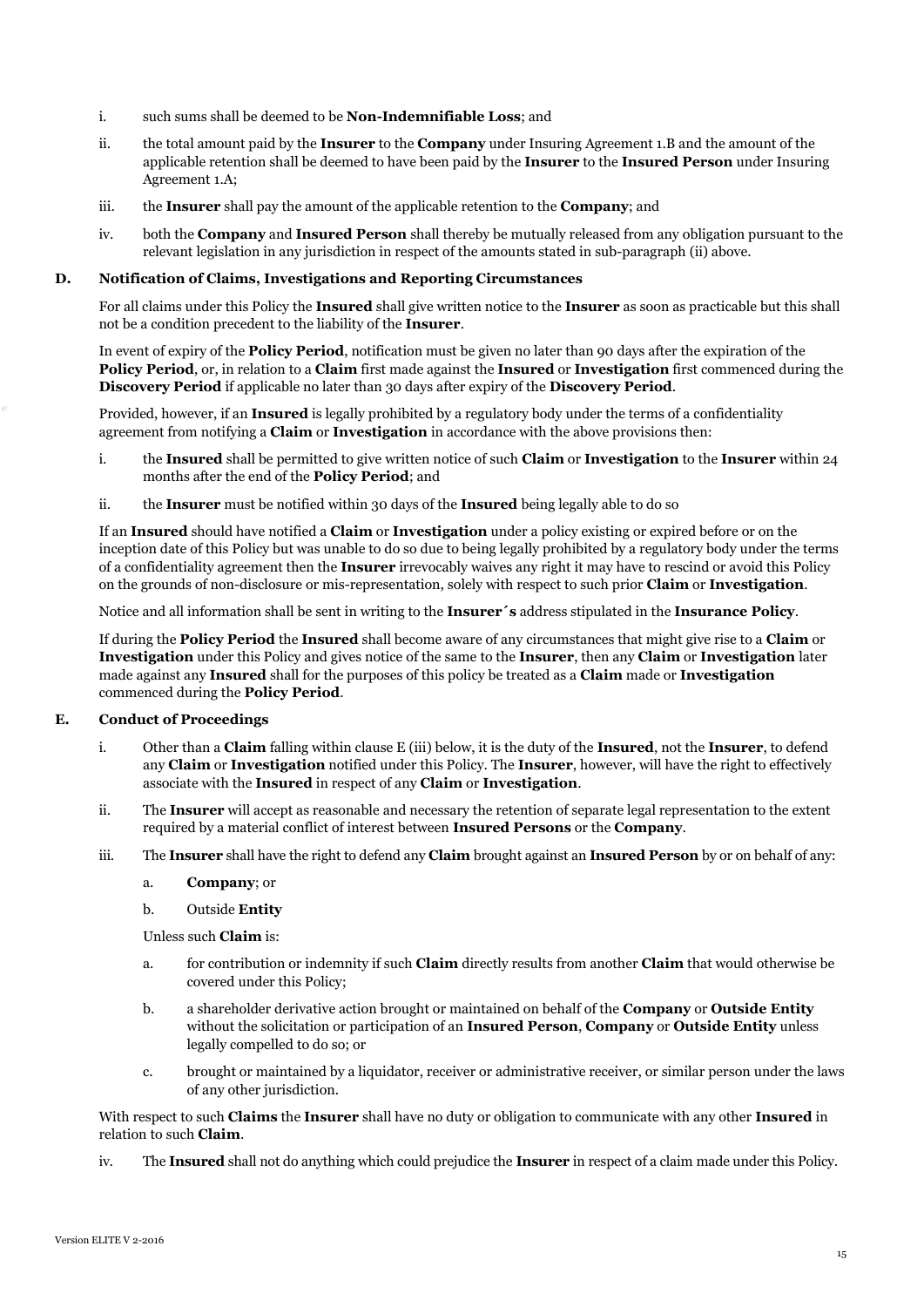- v. The **Insured** must not make any formal admission of liability in respect of, or agree to settle, any **Claim** or **Investigation** or incur any **Loss** (other than where Extension 2.4 applies), without the prior written consent of the **Insurer** (which shall not be unreasonably withheld or delayed). A **Pre-Investigation** shall not constitute an admission of liability.
- vi. The **Insured** must give the **Insurer** and any representatives appointed by the **Insurer** all information they reasonably require, and fully co-operate and assist in the conduct of any investigation into any claim under this Policy.

# **F. Advancement of Defence Costs and Allocation of Loss**

- i. The **Insurer** shall advance covered **Defence Costs** on an ongoing basis prior to the **Final Adjudication** or settlement of any **Claim** and shall advance covered **Legal Representation Expenses**. Any such advanced sum shall be repaid to the **Insurer** in the event it is established that the **Insured** is not entitled to such payment.
- ii. The **Insurer** shall advance **Defence Costs** and **Legal Representation Expenses** which the **Company** fails to advance or indemnify, on the same basis as in (i) above.
- iii. In the event of:
	- a. a **Claim** against an **Insured** which is not wholly covered by this Policy; and/or
	- b. a **Claim** against an **Insured** being also made against any party who is not an **Insured**;

the **Insurer** and the **Insured** shall then use their best endeavours to determine a reasonable allocation of **Loss** that is covered under this Policy and loss that is not covered on the basis of the relative legal and financial exposures.

# **G. Other Insurance**

If an **Insured** is or would (but for the existence of this Policy) be entitled to cover under any other policy (save for insurance specifically arranged to apply in excess of this Policy) in respect of any **Claim** or **Investigation** or other matter claimed under this Policy, the **Insurer** shall not be liable for **Loss** other than in excess of any amount that is or would (but for the existence of this Policy) have been payable under any other such policy.

#### **H. Subrogation**

In the event the **Insurer** makes any payment under this Policy, the **Insurer** shall be subrogated to the extent of such payment to all of the **Insured's** rights of recovery, and the **Insured** shall co-operate with the **Insurer** in securing such rights including providing the **Insurer** with all relevant written documentation and undertaking all necessary acts. The **Insured** may not surrender any right, or settle any claim and shall not do anything to prejudice the **Insurer's** ability to assert such rights.

The **Insurer** shall not exercise any rights of subrogation against an **Insured** except to the extent Exclusion 4.1 is applicable to such **Insured**.

#### **I. Non-assignment**

No change in, modification of, or assignment of interest under this Policy shall be effective unless agreed in writing by the **Insurer**.

# **J. Headings**

In this policy headings are merely descriptive and not to aid interpretation.

#### **K. Order of Payments**

The **Insurer** shall:

- i. first pay covered **Loss** to or on behalf of an **Insured Person**; and
- ii. then pay covered **Loss** paid by the **Company** on behalf of an **Insured Person**; and
- iii. then pay covered **Loss** incurred by the **Company**.

The insolvency of any **Company** shall not relieve the **Insurer** of any of its obligations to prioritise payment of **Loss** under this **Policy**.

#### **L. Monetary Payments**

The **Insurer** is obliged to provide the insurance indemnity in no other form than in a monetary payment regardless of whether the relevant legislation requires or allows providing compensation for loss through non-monetary payment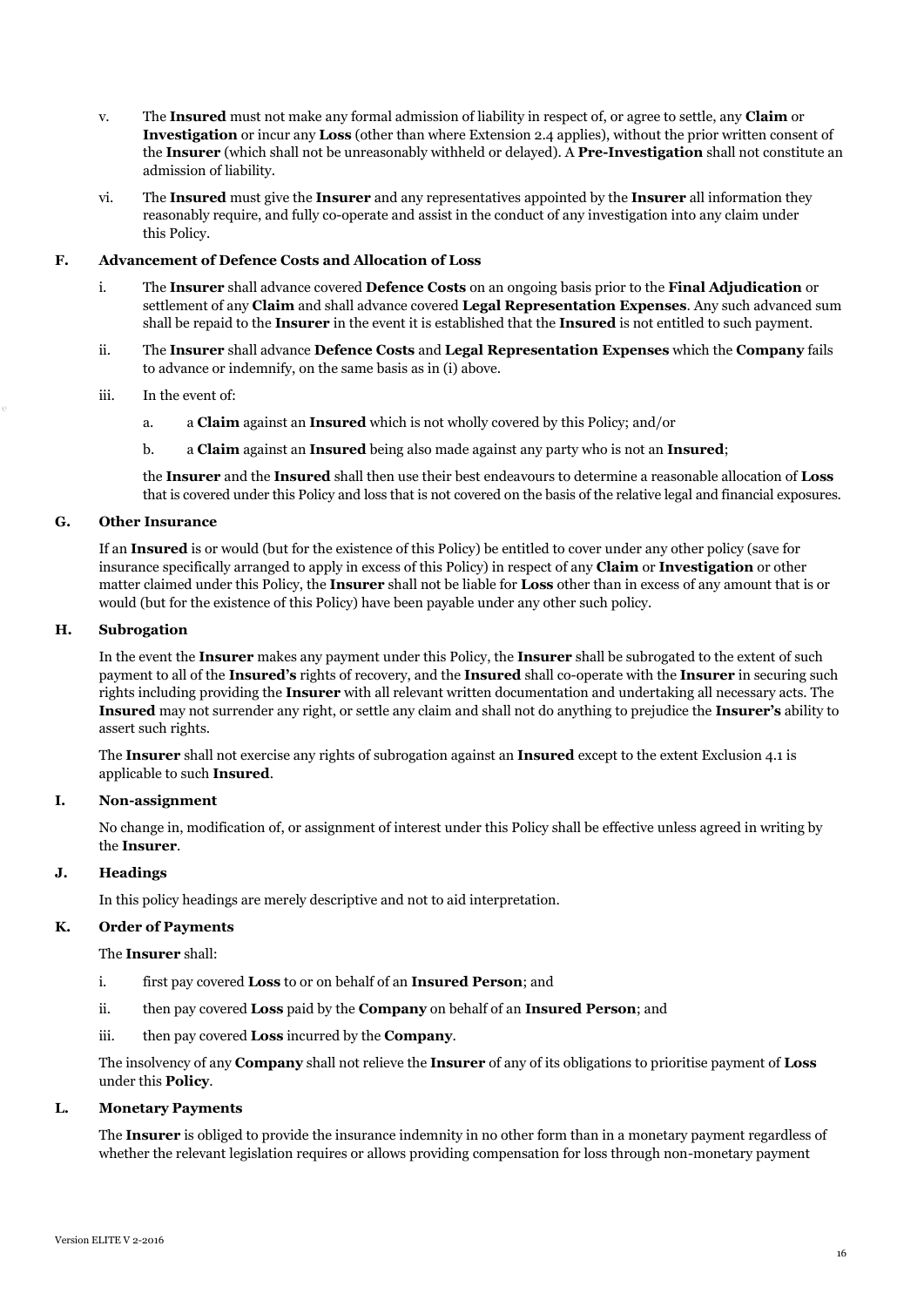# **M. Discovery Period**

- i. If the **Policyholder** or **Insurer** refuses to renew this Policy, it may purchase the **Discovery Period** in Item 16 of the **Insurance Policy**.
- ii. The **Discovery Period** shall only apply to:
	- a. any **Claim** first made against the **Insured Person** during the **Discovery Period**, but only in respect **of Wrongful Acts** prior to expiry of the **Policy Period**; or
	- b. any **Investigation** first commenced during the **Discovery Period**, but only in respect of conduct prior to expiry of the **Policy Period**.
- iii. The right to purchase the **Discovery Period** as set out above must be exercised by notice to the **Insurer** in writing within 30 days of expiration of the **Policy Period**, and is only effective upon payment of the additional premium.
- iv. The **Policyholder** shall not have the right to purchase the **Discovery Period** if a **Transaction** takes place.
- v. There shall be no entitlement to a **Discovery Period** in the event, and from the date that, the **Policyholder** obtains any other directors and officers insurance policy. In such an event any **Discovery Period** already purchased shall automatically be cancelled.

# **N. Fraudulent Claims**

If the **Insured** makes a claim for indemnity under this insurance knowing the same to be false or fraudulent as regards the amount or otherwise, the **Insurer** has right to refuse to provide insurance benefits. The **Policyholder** does not have right to return of any premium paid. By refusal of the insurance benefits, this insurance is not terminated.

# **O. Insurable Interest**

This insurance can be concluded only provided that the **Policyholder** has an **Insurable Interest**.

If the **Policyholder** knowingly insures a non-existent **Insurable Interest** without the **Insurer's** knowledge, the **Insurance Policy** is invalid; in such a case the **Insurer** has a right for premium until the date it learns about invalidity of the **Insurance Policy**.

The **Policyholder** and the **Insured** shall inform the **Insurer** in writing without undue delay when the **Insurable Interest** ceases to exist; in such a case this insurance is also terminated; the **Insurer** has, however, right to the premium until the date it learns about such termination.

# **P. Insurance Risk**

The **Policyholder** or the **Insured** shall not, without the **Insurer's** consent, do anything or allow any other person to do anything that may increase the **Insurance Risk**. The **Policyholder** and the **Insured** shall inform the **Insurer** in writing without undue delay about any change or termination of the **Insurance Risk** which occurred during the **Policy Period**.

If the **Insurance Risk** is increased during the **Policy Period**, the **Insured** has right to propose amendment to the **Insurance Policy** or to terminate the **Insurance Policy** in accordance with relevant statutory provisions. If the **Insurance Risk** is substantially reduced during the **Policy Period**, the **Insurer** shall reduce the premium proportionally with effect from the day it learns about such reduction.

# **Q. Policy Period and Cancellation**

The **Insurance Policy** is concluded for a definite **Policy Period** as stated in the **Insurance Policy**.

This policy shall cease or be terminated in cases set out in the **Civil Code**, particularly:

# i. by elapsing of the **Policy Period**;

- ii. by expiry of an additional period for payment of premium as set out in the **Insurer's** notice providing the overdue premium is not paid;
- iii. by agreement of the parties;
- iv. with eight days' notice period within 2 months after conclusion of the **Insurance Policy**;
- v. with one month notice period within 3 months from the receipt of the notification on any insured event; and
- vi. by withdrawal.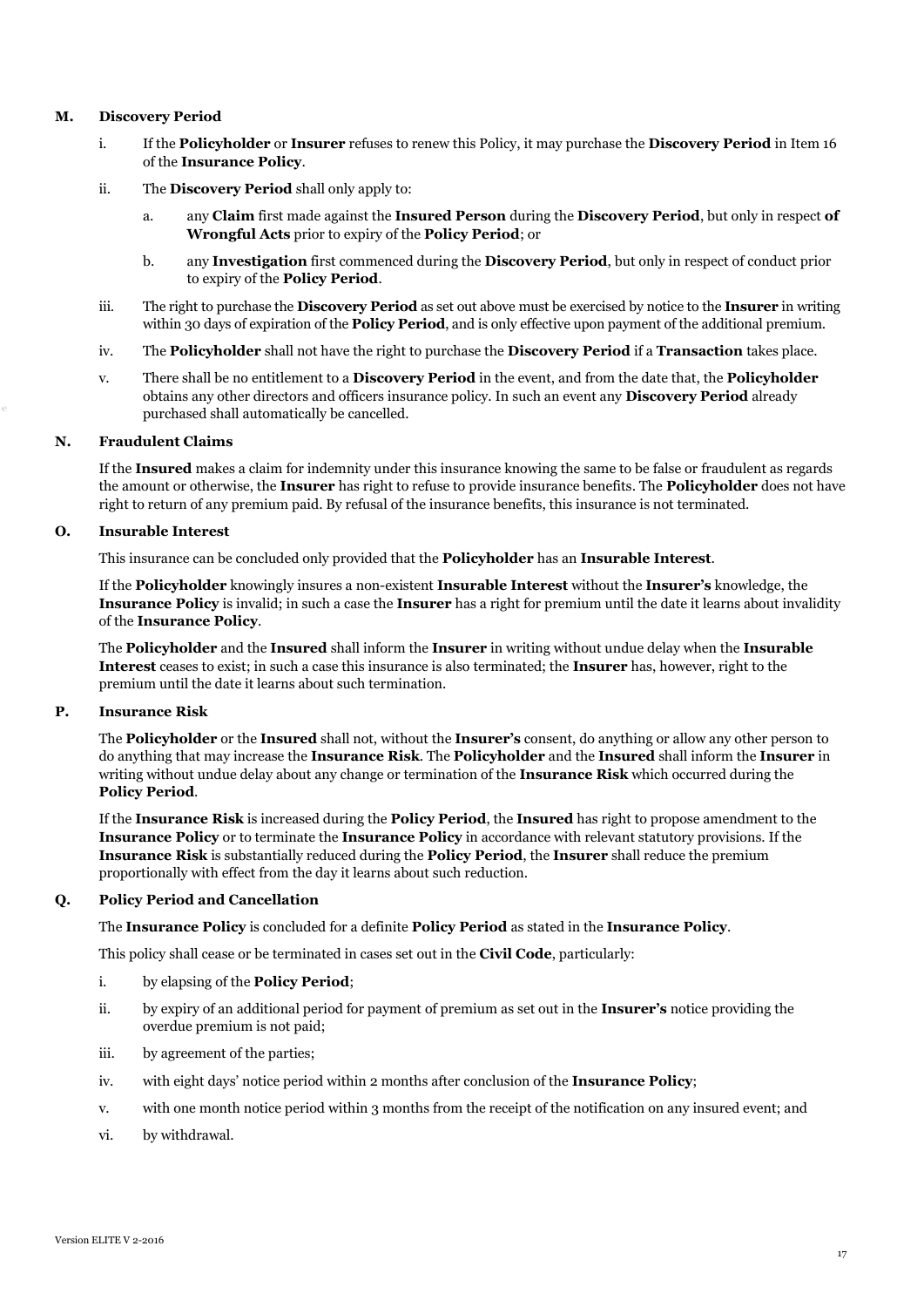# **R. Premium**

The premium shall be a lump sum premium unless otherwise set out in the **Insurance Policy**. The premium is payable within the period specified in the **Insurance Policy**. The premium shall be considered as paid on the date it is credited to the **Insurer's** account as set out in the **Insurance Policy** or if the **Insurance Policy** does not set out such an account to other account duly notified to the **Policyholder**. In case of delayed payment of premium, the insurance shall not be interrupted.

# **S. Decisive Law and Dispute Resolution**

This Policy of insurance shall be governed by Czech Law. Any dispute arising from or otherwise relating to this insurance shall be decided by the relevant court in the Czech Republic.

# **T. Takeovers and Mergers**

# If during the **Policy Period** a **Transaction** takes place then:

- i. the **Policyholder** shall give written notice of such to the **Insurer** within 30 days of the effective date of such **Transaction**; and
- ii. the cover provided under this Policy shall apply only to **Wrongful Acts** committed or **Investigations** in respect of conduct prior to the effective date of such **Transaction**.

# **U. Written Form and Amendments**

The **Insurance Policy** and other legal acts relating to this insurance shall be made in a written form. The **Insurance Policy** may only be amended by a written agreement of the parties.

# **V. Delivery**

The **Policyholder** and the **Insured** shall notify the **Insurer** without undue delay about any change of their delivery address.

Communications in writing sent under this policy shall be delivered to the address of a party set out in the **Insurance Policy** or otherwise duly communicated to the sender. The addressee is obliged to ensure that a duly addressed communication is accepted within three working days after first due attempt to deliver. If the addressee makes the delivery impossible (e.g. due to failure to notify the change of delivery address or new delivery address), such shipment is considered to be delivered on the third working day after its posting (or at the fifteenth day after the posting in case the delivery address is outside the Czech Republic).

# **W. Severability**

Any information provided to the **Insurer** by the **Insured** shall not be imputed to any other **Insured** to determine whether cover is available for that other **Insured**.

Only statements made in the **Proposal** and knowledge possessed by an **Insured** who is the subject of a claim under this policy shall be imputed to the **Policyholder** for the sole purposes of determining if cover is available for loss with respect to such **Insured**.

# **X. Exclusion of Certain Statutory Provisions**

Section 1740 paragraph 3 of the **Civil Code** regarding acceptance of an offer with supplements or variations shall not apply.

Section 1743 of the **Civil Code** regarding late oral acceptance of an offer or acceptance of an offer by behaviour in accordance with the offer shall not apply.

Sections 1799 and 1800 of the **Civil Code** regarding contracts concluded adhesively shall not apply.

# **Y. Sanctions**

Chubb European Group Limited is a subsidiary of a US parent and Chubb Limited (a NYSE listed company) and part of the Chubb Group of companies. Consequently, Chubb European Group Limited is subject to certain US laws and regulations in addition to EU, UN and national sanctions restrictions which may prohibit it from providing cover or paying claims to certain individuals or entities, and from insuring certain types of activities in or connected with certain countries and territories such as, but not limited to, Iran, Syria, North Korea, North Sudan, Cuba and Crimea.

#### **Z. Complaints**

In case of any complaints or enquiries regarding this insurance, please contact the insurance intermediary through which the **Insurance Policy** was concluded or the **Insurer** on the address stated in the **Insurance Policy**.

If you are not satisfied, you are entitled to refer this matter to the regulatory authority, which is the Czech National Bank. The address of the Czech National Bank is: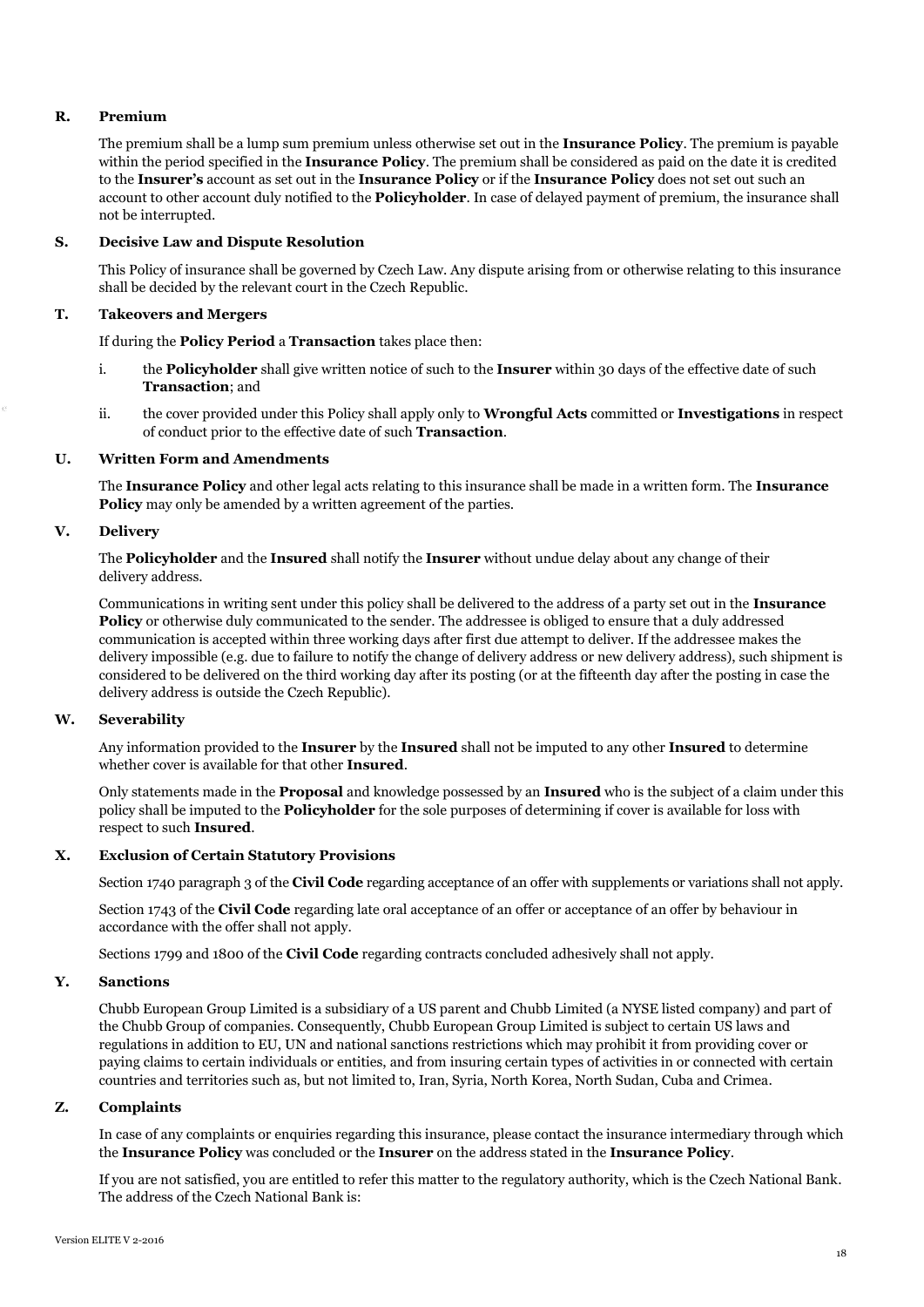# **Czech National Bank**

Na Příkopě 28 115 03 Prague 1 Czech Republic tel.: +420 224 411 111